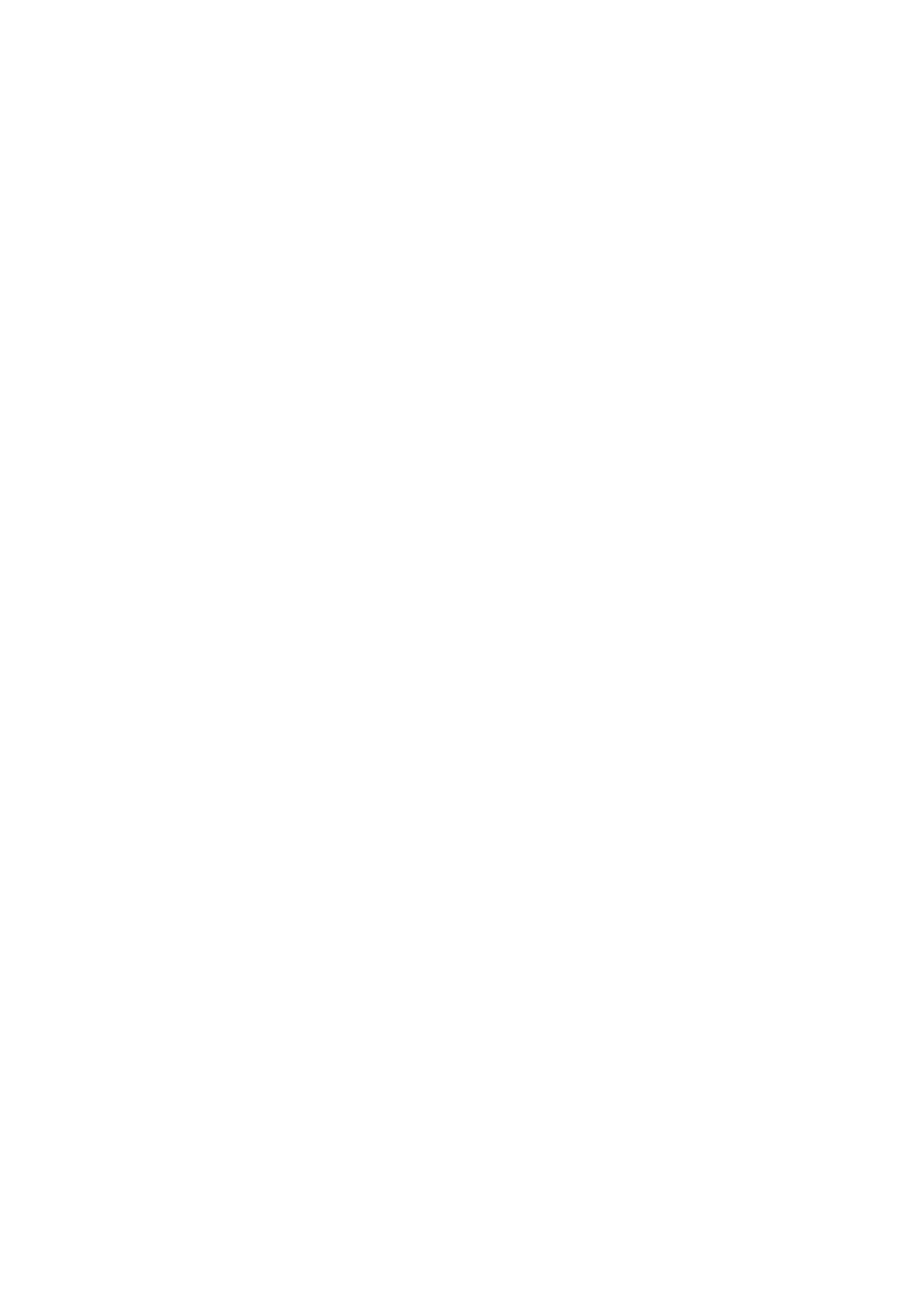

## **Improving the Code of Practice for Victims of Crime**

**A consultation produced by the Ministry of Justice. It is also available on the Ministry of Justice website at [www.justice.gov.uk](http://www.justice.gov.uk/)**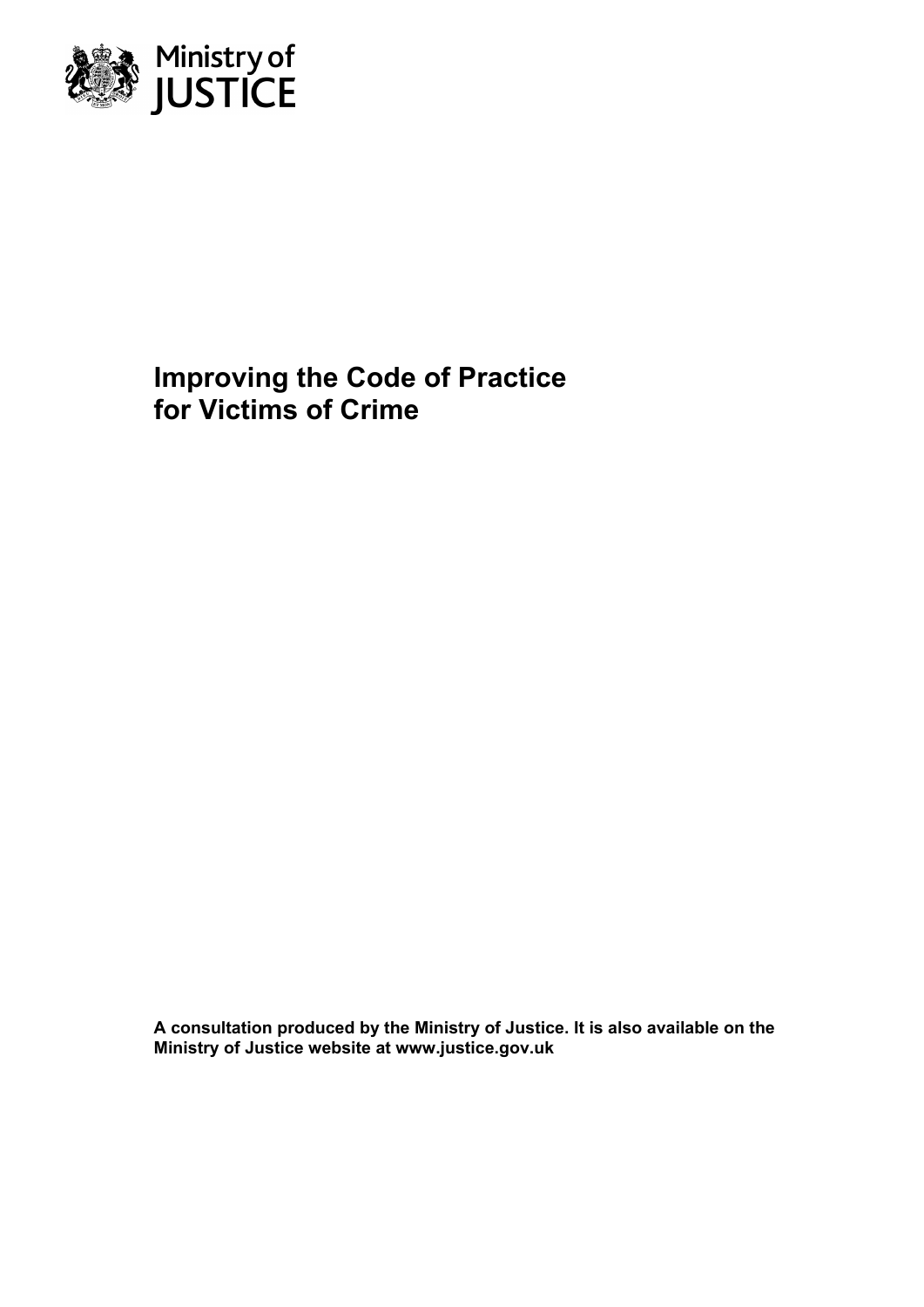## **About this consultation**

| To:                                                                                                                         | This consultation is aimed at the public, victims of crime, the<br>criminal justice agencies, the judiciary, the advice sector,<br>organisations that work with victims of crime and all with an<br>interest in this area in England and Wales. |  |
|-----------------------------------------------------------------------------------------------------------------------------|-------------------------------------------------------------------------------------------------------------------------------------------------------------------------------------------------------------------------------------------------|--|
| <b>Duration:</b>                                                                                                            | From 29 March 2013 to 10 May 2013                                                                                                                                                                                                               |  |
| <b>Enquiries (including</b><br>requests for the paper in Ministry of Justice<br>an alternative format) to: 102 Petty France | <b>Bola Fabunmi</b><br>London SW1H 9AJ                                                                                                                                                                                                          |  |
|                                                                                                                             | Tel: 020 3334 3555<br>Email: VictimsCodeConsultation@justice.gsi.gov.uk                                                                                                                                                                         |  |
| How to respond:                                                                                                             | Please send your response online to:                                                                                                                                                                                                            |  |
|                                                                                                                             | VictimsCodeConsultation@justice.gsi.gov.uk by 10 May<br>2013                                                                                                                                                                                    |  |
|                                                                                                                             | alternatively please send your response by 10 May 2013 to:                                                                                                                                                                                      |  |
|                                                                                                                             | Email: VictimsCodeConsultation@justice.gsi.gov.uk                                                                                                                                                                                               |  |
|                                                                                                                             | Or by post to:                                                                                                                                                                                                                                  |  |
|                                                                                                                             | Victims Code Consultation,<br>Ministry of Justice,<br>Post point 8.1<br>102 Petty France<br>London<br>SW1H 9AJ                                                                                                                                  |  |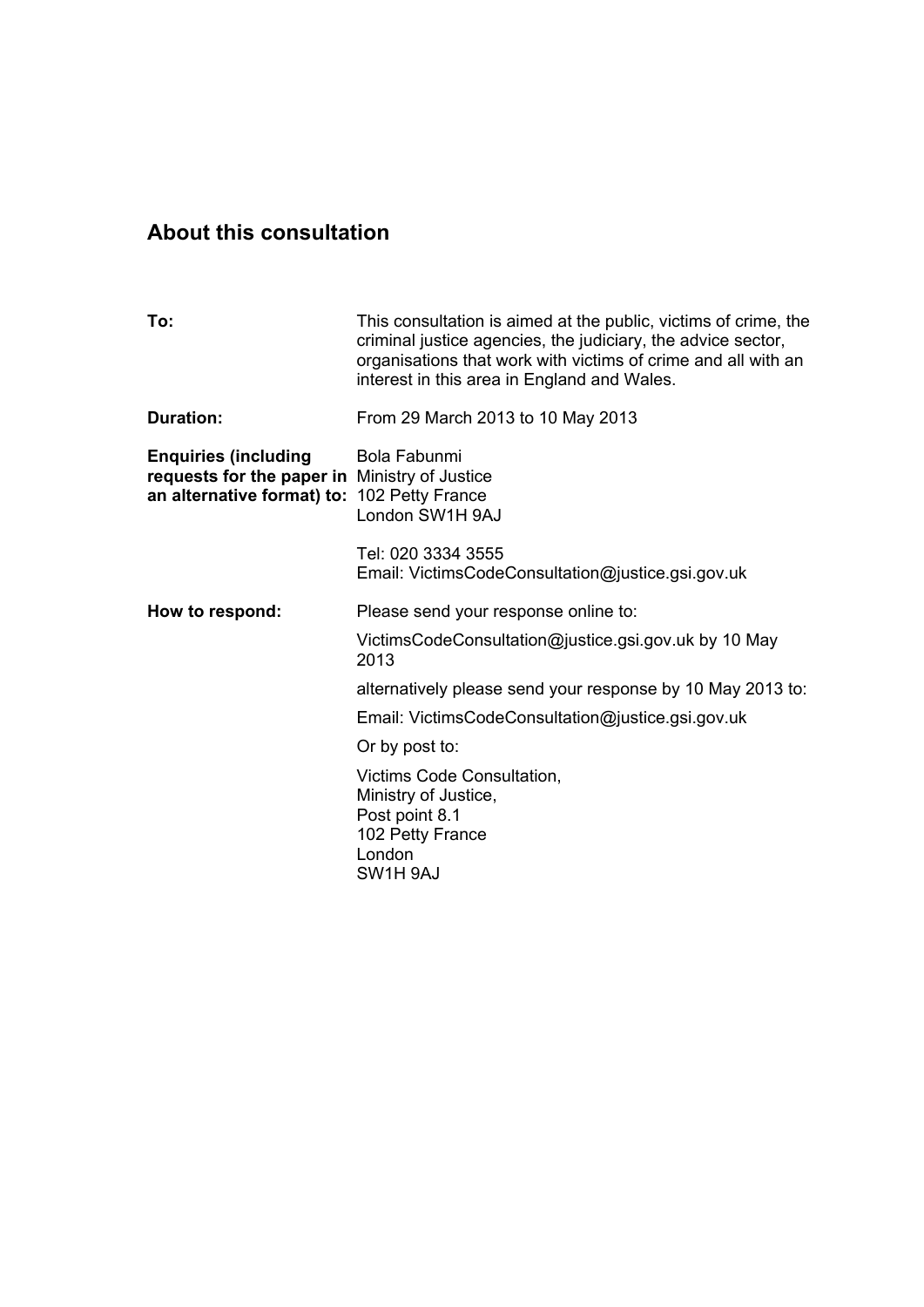## **Contents**

| 3  |
|----|
| 5  |
| 6  |
| 11 |
| 27 |
| 29 |
| 30 |
| 32 |
|    |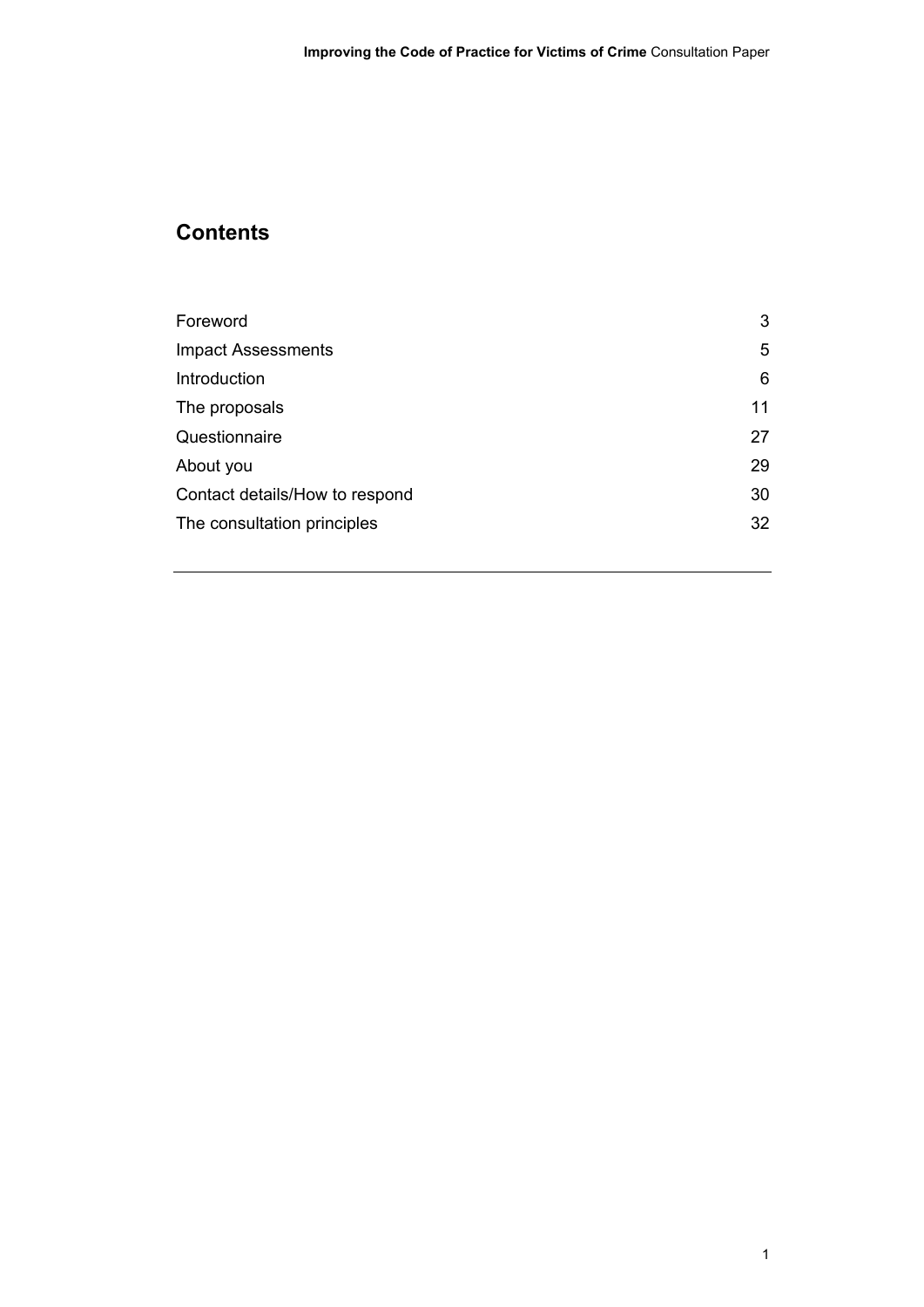**Improving the Code of Practice for Victims of Crime** Consultation Paper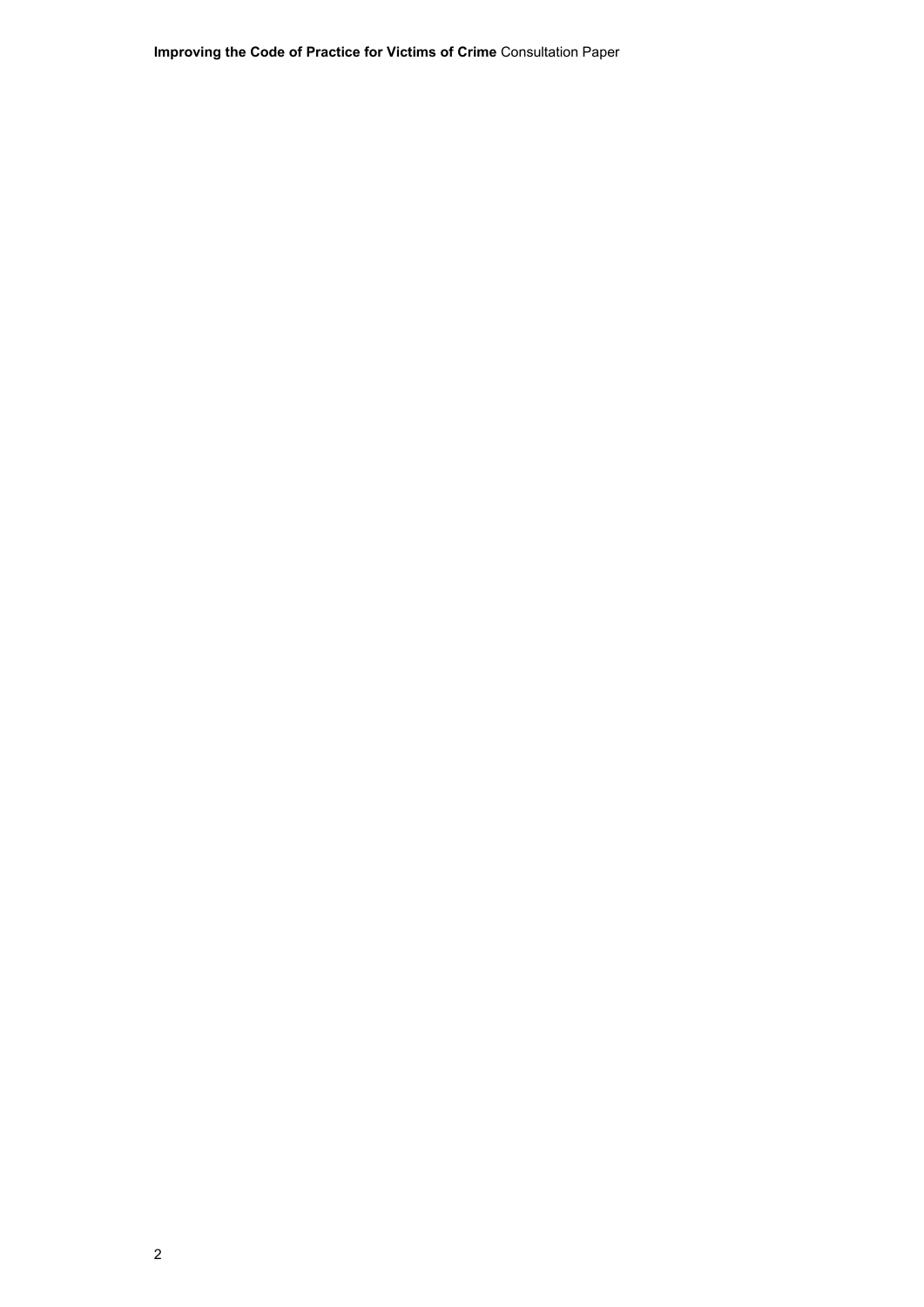## **Foreword by Helen Grant MP, Minister for Victims and the Courts**

As Minister of Justice with responsibility for victims, I am committed to improving services and support for victims in the criminal justice system. That is why I am particularly pleased to be able to launch this consultation on how to improve the



existing 'Code of Practice for Victims of Crime' – the Victims' Code. Before becoming Victims Minister, I spent 23 years as a solicitor protecting survivors of violence in the home and victims of hate crime. This experience provided me with real insight into how people suffer not only the effects of the crimes against them, but also the ordeal of dealing with our Criminal Justice System in the aftermath.

The Government wants to do all it can to ensure the right guidance and support is in place to help victims through what is often a sensitive, worrying and emotional time. Last year we published our response to the *'Getting it right for victims and witnesses'* consultation and therein made a commitment to revise the existing Victims' Code.

We have carefully considered the views of around 150 organisations and asked individuals their views during last year's consultation. This consultation paper sets out an improved 'Code' which addresses many of the concerns that were raised. It is designed to provide clarity for victims about their entitlements at each stage of their journey through the Criminal Justice System. It also clarifies the obligations upon Criminal Justice agencies to ensure people do get the entitlements they need.

There is a new section of entitlements dedicated to victims under the age of 18 which is easy for children, young people, parents and guardians to understand.

The Victim Personal Statement scheme is also included in the Code for the first time. This scheme has been in place since 2001 and gives victims an opportunity to describe the wider effects of the crime upon them, express their concerns and indicate whether or not they require any support.

All businesses too, for the first time, will be able to submit an 'Impact Statement' to allow them to explain how a crime has affected them, highlighting the wider economic and financial impacts that crime can have on a community.

Restorative Justice is the process of bringing together those harmed by crime or conflict with those responsible for the harm, to find a positive way forward. It is a proven method of reducing re-offending and, again for the first time, the Code will include information about the benefits of this process for victims.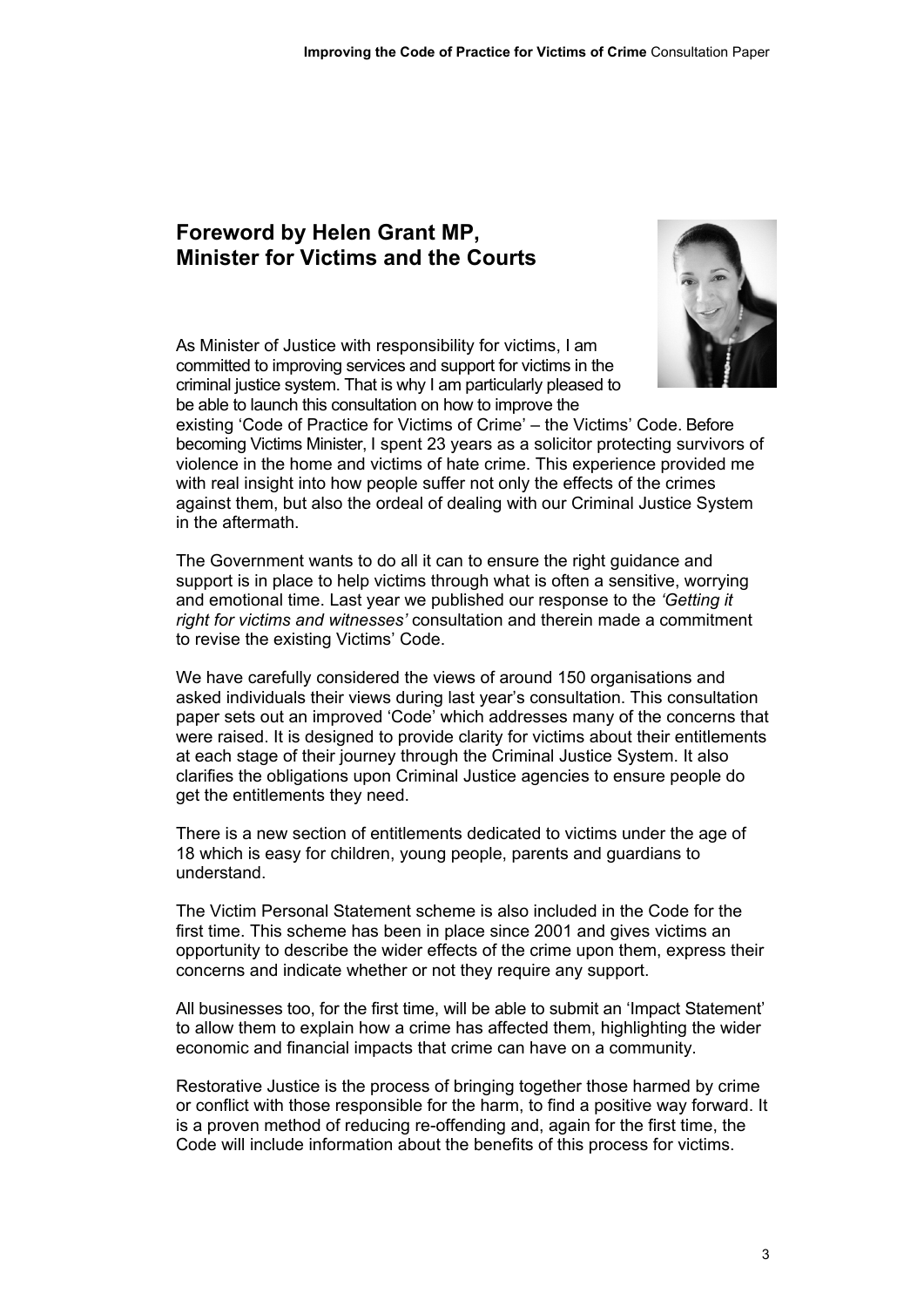Finally, no matter how hard we try, sometimes things do not go as they should. This requires a clear, effective and efficient complaints procedure to be in place. That is why, under the revised Code, all criminal justice agencies will have to have clear and transparent complaints processes to provide quick and thorough responses to victims. As a matter of priority we are looking at other ways outside of the Code to make sure agencies are truly accountable to the needs of victims.

For so long our Criminal Justice System has focused heavily on the punishment of offenders, whilst giving too little heed to the needs of victims. I believe we have to change that. The provisions in this paper will, I hope, go some way to redressing the imbalance and aid our quest for social justice.

Helen Grant MP March 2013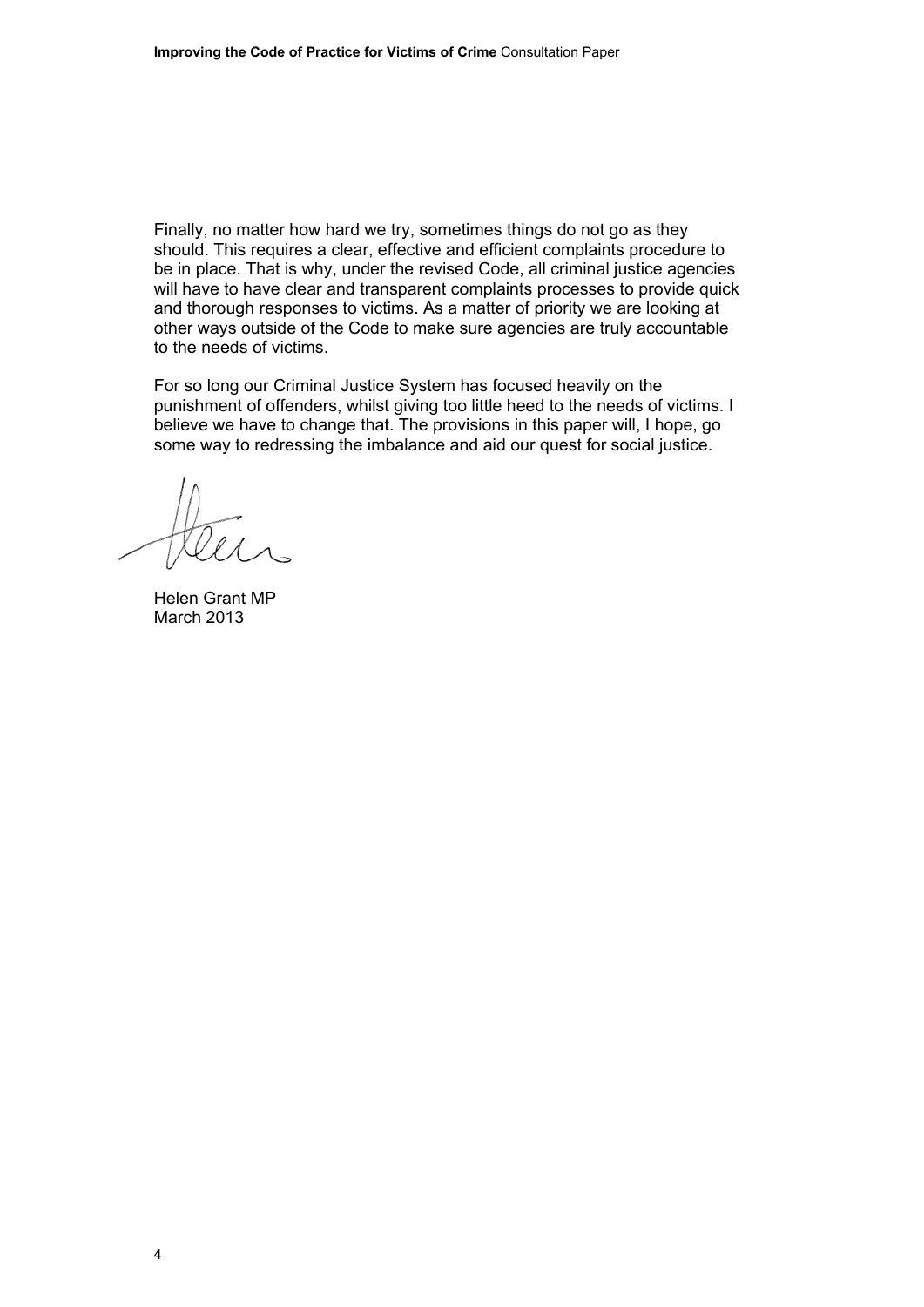## **Impact Assessment and Equality Statement**

To inform responses to this consultation document we have published separate analyses of the potential impacts of our proposals.

- Impact Assessment: their purpose is to identify the main groups affected by our proposals and the likely costs and benefits to those groups. The impact assessment can be found at [https://consult.justice.gov.uk/digital](https://consult.justice.gov.uk/digital-communications/code-victims-crime)[communications/code-victims-crime](https://consult.justice.gov.uk/digital-communications/code-victims-crime)
- Equality Statement: in order to meet our obligations under the public sector equality duty in section 149 of the Equality Act 2010. These consider the potential effects of our proposals according to the protected characteristics of age, disability, gender reassignment, marriage and civil partnership, pregnancy and maternity, race, religion or belief, sex and sexual orientation. The Equality Statement can be found at <https://consult.justice.gov.uk/digital-communications/code-victims-crime>

We welcome comments about the accuracy and extent of the effects identified. We particularly welcome responses from those who identify themselves as sharing a protected characteristic or from interest groups representing those with protected characteristics. The responses received will be taken into account as the Government decides the best way forward following the end of the consultation period.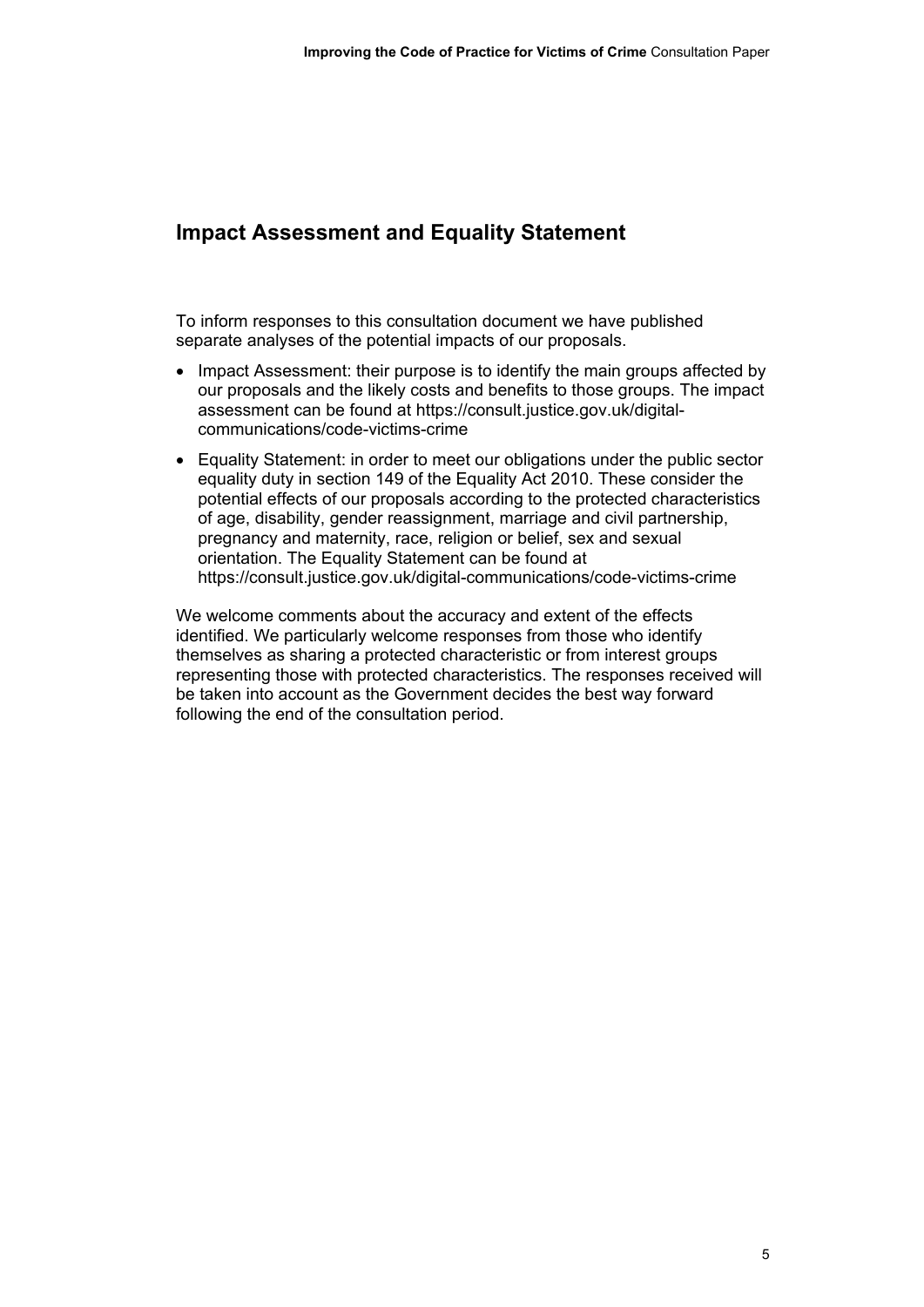## <span id="page-9-0"></span>**Introduction – the case for change**

- 1. Crime affects different people in different ways. For some victims the impact may be practical and short lived. For others, such as victims of the most serious crimes, the impact can be distressing or life-changing. In around  $80\%$ <sup>[1](#page-9-1)</sup> of all cases, victims say they do not want any information, advice or support from the state or from other sources. But around 20% say they do, and the Government strongly believes victims should receive the assistance they need.
- 2. The Code of Practice for Victims of Crime (the 'Victims' Code') was introduced in 2006. Its purpose is to set out the services to be provided in England and Wales by criminal justice agencies.
- 3. The Code needs updating to reflect changes already in force and to set out in simple terms what victims can expect from the services criminal justice agencies must provide.
- 4. Last year, the Government carried out the *'Getting it right for victims and*  witnesses' consultation and published the Response in July last year<sup>[2](#page-9-2)</sup>. The consultation dealt with the principles behind revising the Victims' Code. The principles for reform were:
	- Victims are to be treated with dignity and respect.
	- Victims, their reports of crime and their concerns are to be taken seriously.
	- Families bereaved by murder or manslaughter are to receive the specialist support they need.
	- Information on their case is to be readily available to all victims and offered pro-actively.
	- Victims, who must attend court as witnesses, and need practical help to do so, receive the help and support they need upon arrival.
	- Victims who want to complete a Victim Personal Statement are to have the opportunity to do so and can expect it to be considered by the court.

<span id="page-9-1"></span><sup>&</sup>lt;sup>1</sup> Ministry of Justice, report forthcoming. Crime Survey for England and Wales (CSEW) 2007/08 and 2008/09 – the last years for which figures are available. The CSEW is a face-to-face victimisation survey in which people resident in households in England and Wales are asked about their experiences of a range of household and personal crimes. It excludes a number of types of crime, such as fraud, crimes against commercial premises, and homicide. The data presented here excludes children under the age of 16; in addition this estimate excludes victims of sexual violence

<span id="page-9-2"></span><sup>2</sup> https://consult.justice.gov.uk/digital-communications/victims-witnesses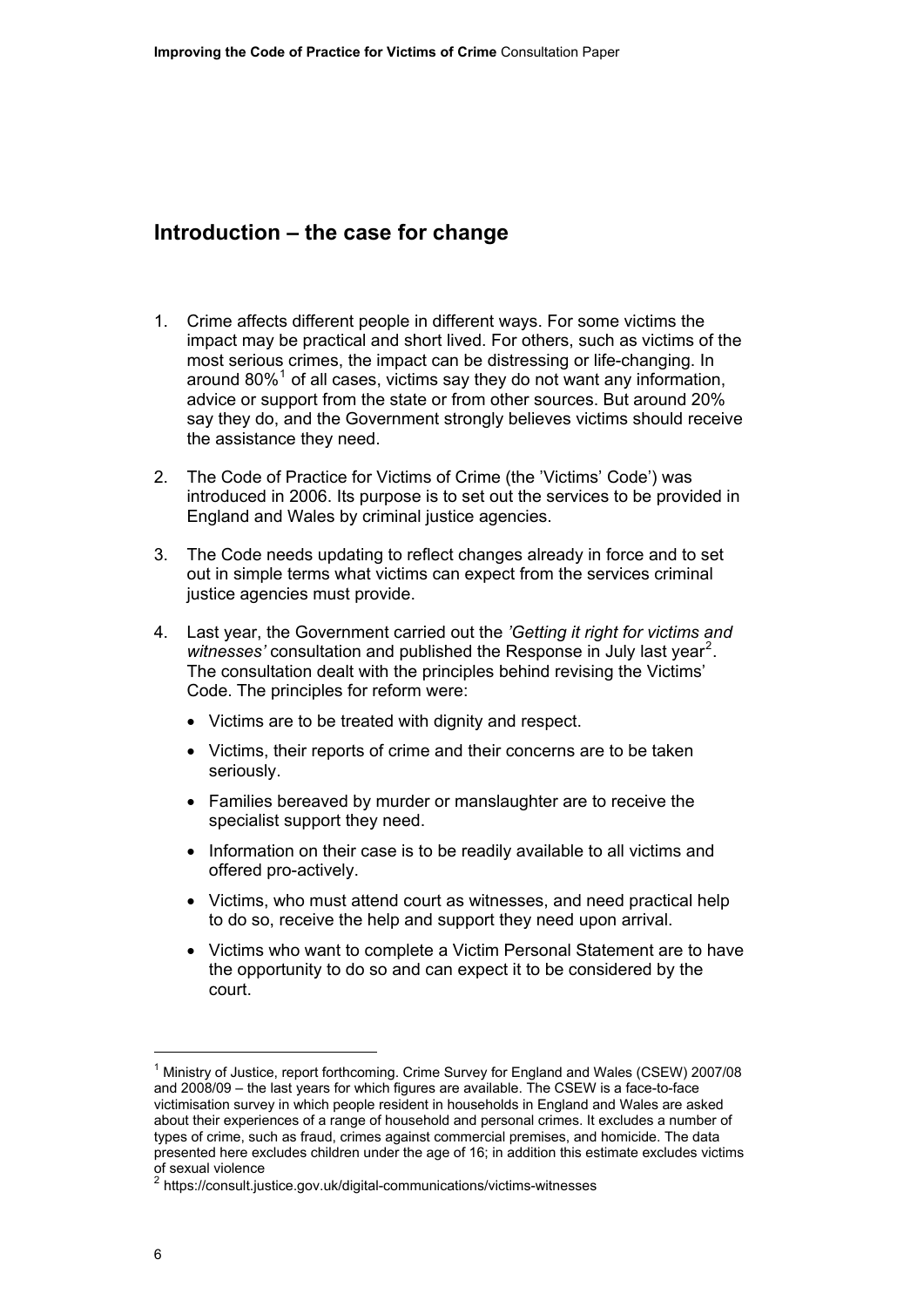- Vulnerable and intimidated victims will be supported to feel safe and protected.
- Victims have the right to ask to participate in restorative justice and this should be provided when available and subject to resources.
- Businesses which have been the victims of crime are to receive the information and support they need.
- 5. Respondents to the consultation felt that the current Victims' Code, which was introduced in 2006, is out of date. They felt that the Code as it currently stands is not victim-focussed and is rather process-orientated. A majority of respondents supported the idea of reviewing the Code. In the Government's response to the consultation, a commitment was made to reflect further on the responses received in order to inform the content of a revised Victims' Code.
- 6. This consultation meets our commitment to consult on a draft Code in early 2013. In preparing the revised Code at Annex A of this consultation paper we have worked closely with criminal justice agencies and have consulted with the Home Secretary and the Attorney General in accordance with the requirements of the Domestic Violence, Crime and Victims Act 2004.
- 7. Revising and improving the Victims' Code forms part of the Government's wider domestic policy strategy to reform the criminal justice system and improve services and support to victims and witnesses. In addition, the revised Code will also transpose part of the EU "Victims' Directive"<sup>[3](#page-10-0)</sup> which lays down the minimum standards of support a member state must provide to victims of crime within its jurisdiction. The Directive complements the Government's reforms to the Victims' Code and is broadly compatible with a lot of existing practice in the UK. The Directive comes into force on 16 November 2015.
- 8. The Code will also be used to transpose parts of other EU Directives relating to victims - on Human Trafficking and Child Sexual Exploitation<sup>[4](#page-10-1)</sup> to ensure victims of these crimes are treated in a sensitive and appropriate manner by criminal justice agencies.

#### **Witness Charter**

9. We received positive feedback about the Witness Charter during the '*Getting it right for victims and witnesses*' consultation. Respondents liked the fact that the Charter focuses on outcomes and the results that witnesses can expect, rather than the process by which they are delivered. They agreed that the Charter is a reasonably straightforward and accessible document.

<span id="page-10-0"></span><sup>3</sup> 2012/29/EU.

<span id="page-10-1"></span><sup>4</sup> 2011/36/EU and 2011/92/EU.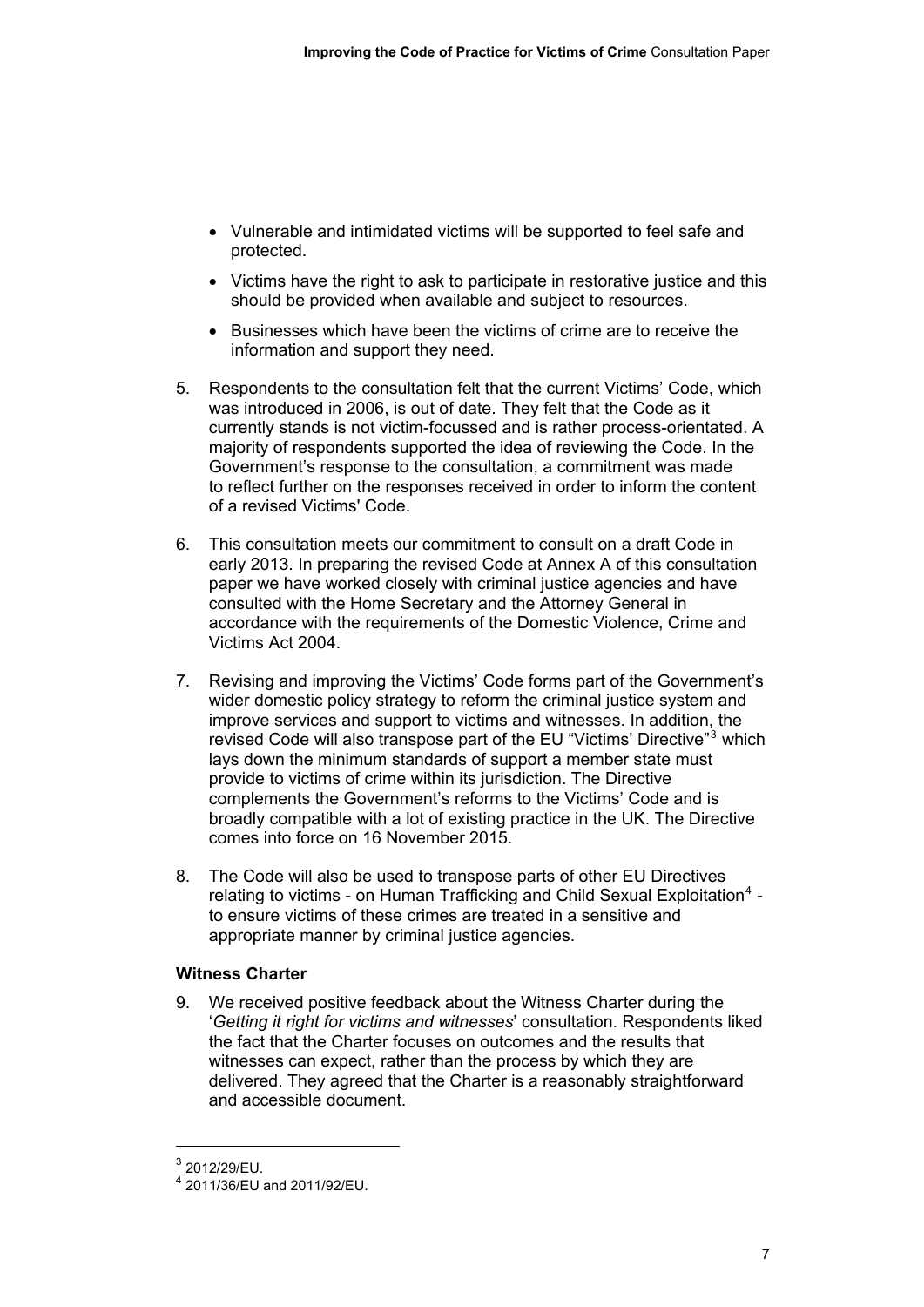10. However the Witness Charter still needs to be updated and amended in line with the principles of the Victims' Code. We have also taken on board concerns that too few people are aware of the Charter and agree that it needs to be more widely publicised. That is why we are working closely with our criminal justice partners to ensure we are in a position to publish a revised Witness Charter alongside the new Code.

#### **Proposals for a reformed Victims' Code**

- 11. The criminal justice agencies required to provide services under the Victims' Code have a duty to treat victims of crime in a respectful, sensitive and professional manner without discrimination of any kind. Support must be given throughout the justice process and beyond, where it is needed. The Victims' Code sets out the parameters within which such support must be given.
- 12. Victims and practitioners have told us that they do not find the current Code user-friendly. It was described by respondents to our 2012 consultation as being rather prescriptive, leaving the police and other criminal justice agencies no flexibility in the way they deal with a variety of victims. The Code is perceived by many as having been written for practitioners rather than for victims.
- 13. In order to make the Code more victim-focussed, it has been rewritten in a more accessible way, both in terms of language and structure. It sets out victims' entitlements, reflecting the services that must be provided to them, so they can clearly understand what they will receive from criminal justice agencies at all stages. The revised Code is separated into the following sections:
	- Entitlements for victims
	- Duties for criminal justice agencies
	- Entitlements to children and young people under 18
	- Duties for criminal justice agencies for children and young people under 18
	- Businesses

We have also included a glossary of key terms to aid understanding.

14. We know that a "one size fits all" approach to providing services and support for victims is not appropriate and believe that victims should have services tailored to individual need. Victims who do not want any contact or support from criminal justice agencies should not receive it. Other victims may agree with the police, or any other agency, the frequency of contact or support they need below the minimum level set out in the revised Code. Conversely, victims of the most serious crimes, vulnerable or intimidated victims and the most persistently targeted victims will be entitled to an enhanced service, which will enable criminal justice agencies to target their resources to support those most in need and provide additional assistance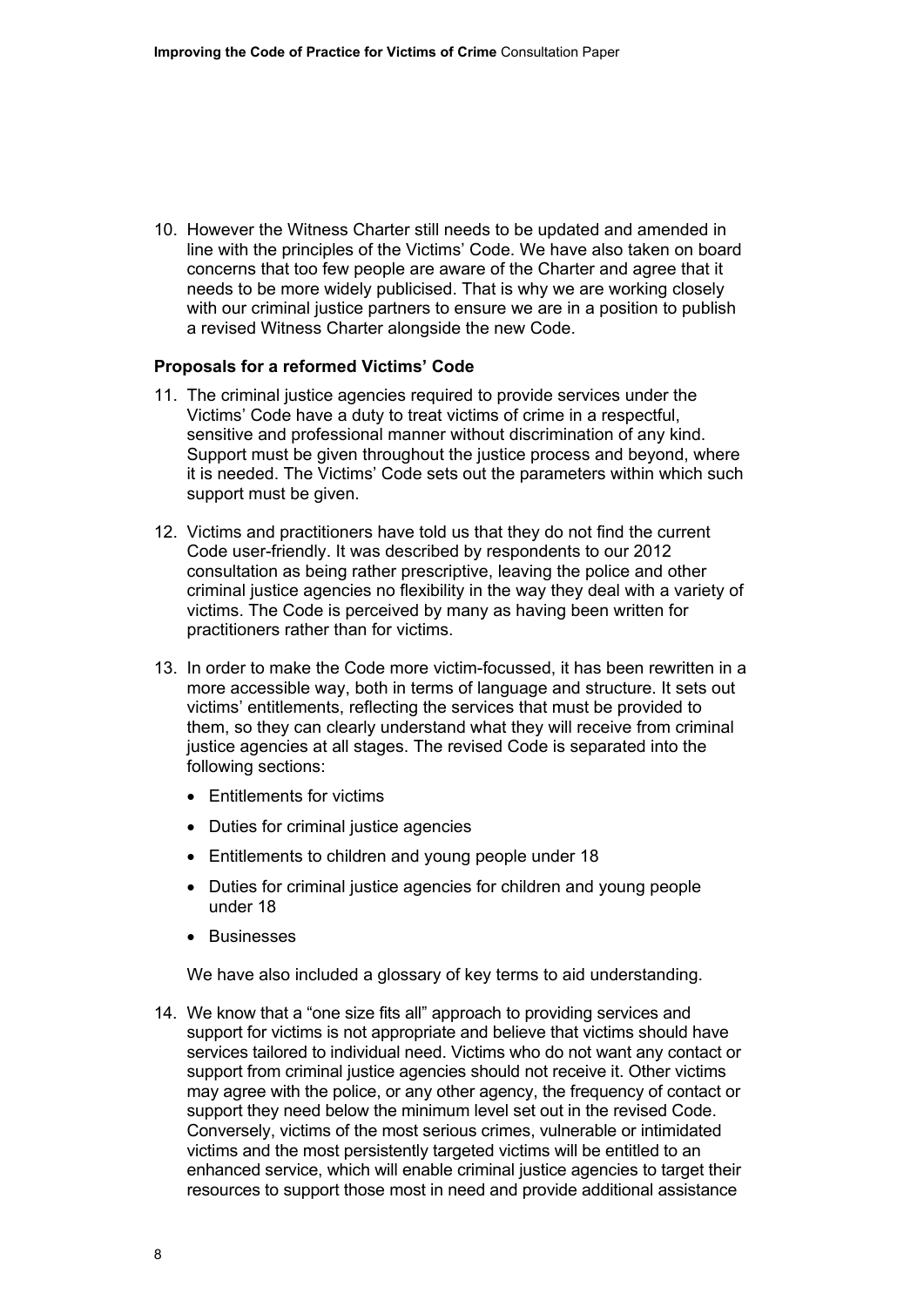- 15. These entitlements for victims flow from the clear set of duties of criminal justice agencies governing the services they must provide to victims in chapter 2 of the Code. These will also be set out in a way that allows for a more tailored and flexible service. Where changes have been made to existing obligations, the proposals are designed to be an improvement on the entitlements and service offered to the victims under the current Code.
- 16. The Government recognises that there will always be victims with acute needs who require a specialist and individually tailored set of requirements. As part of providing an enhanced service for vulnerable and intimidated victims, the draft Code includes a separate section aimed at victims under the age of 18 (raising this from 17), their parents and guardians. Specific entitlements are also included for those bereaved as a result of criminal conduct.
- 17. The Government also made a commitment in last year's consultation to review the Victim Personal Statement (VPS) scheme. By including the VPS in the Code for the first time, we anticipate this will strengthen the victims' voice in the criminal justice system.
- 18. The disturbances of August 2011 provided a stark reminder that businesses are also victims of crime and should be entitled to receive the information and support they need following a crime. The draft Code includes a separate chapter for businesses who are victims of crime, including a proposal enabling businesses of all sizes to make an impact statement so that their voice is properly heard.
- 19. The current process for making a complaint under the Victims' Code does not provide victims with an effective means of redress when things go wrong. Evidence suggests that only 32%<sup>[5](#page-12-0)</sup> of victims whose cases resulted in a charge recalled being informed as to how to make a complaint. Criminal justice agencies will now have to provide victims with information as to how to complain on request, and provide a substantive response to any complaint received. For the first time, criminal justice agencies, not victims, will be responsible for redirecting complaints to the right agency. This is part of the wider work that the new Victims Code will support to improve collaboration between agencies through the criminal justice system to ensure no victims fall through the cracks.
- 20. Our work to improve the complaints process for victims under the Code is part of our wider reform agenda for the CJS which aims to increase CJS efficiency and effectiveness and improve accountability and transparency for victims. Outside the scope of this consultation we intend to explore further ways to improve victims' means of redress.

<span id="page-12-0"></span><sup>5</sup> Franklyn (2012) Satisfaction and willingness to engage with the Criminal Justice System.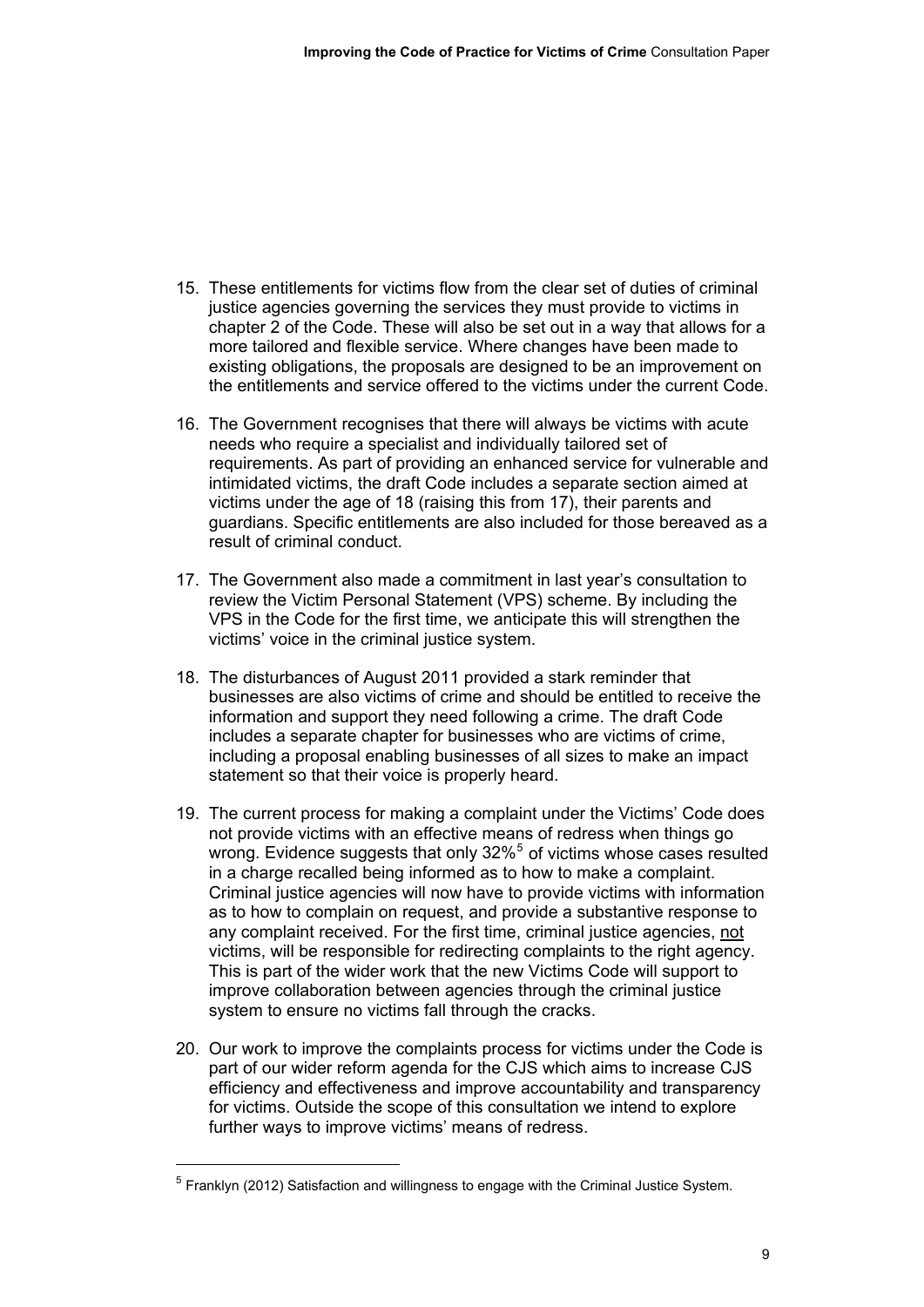- 21. We are also introducing Restorative Justice (RJ) to the revised Code for victims of adult offenders for the first time. A previous study which considered both pre and post-sentence RJ approaches found a victim satisfaction rate of 85% $<sup>6</sup>$  $<sup>6</sup>$  $<sup>6</sup>$  from RJ conferences and a 14%<sup>[7](#page-13-1)</sup> reduction in</sup> the frequency of reoffending rates. The revised Code will include an entitlement for victims to ask for RJ and for criminal justice agencies to offer and signpost information on RJ to victims of adult offenders where it is available and with the appropriate safeguards.
- 22. This consultation is aimed at all stakeholders with an interest in improving the services offered to every victim of crime in England and Wales. A draft revised Code is annexed to this consultation. Comments on the Code will be appreciated, as will feedback on how we can best communicate the revised Code most effectively.
- 23. Following consultation, we intend to publish the revised Code in the summer. We expect to lay a statutory instrument so as to bring the revised Code into force in the autumn. This will allow criminal justice agencies to update their operational guidance.
- 24. We are conducting a focused six week consultation as this builds on the broader '*Getting it right for victims and witnesses*' consultation last year and pre-consultation engagement with criminal justice agencies and victims' support organisations.

<span id="page-13-1"></span><span id="page-13-0"></span> $^6$  Shapland, J., Atkinson, A., Atkinson, H., Chapman, B., Dignan, J., Howes, M., Johnstone, J., Robinson, G. and Sorsby, A. (2007) Restorative justice: the views of victims and offenders. The third report from the evaluation of three schemes. Ministry of Justice Research Series 3/07 <sup>7</sup>  $^7$  Ministry of Justice (2010) Green Paper Evidence Report. Breaking the Cycle: Effective Punishment, Rehabilitation and Sentencing of Offenders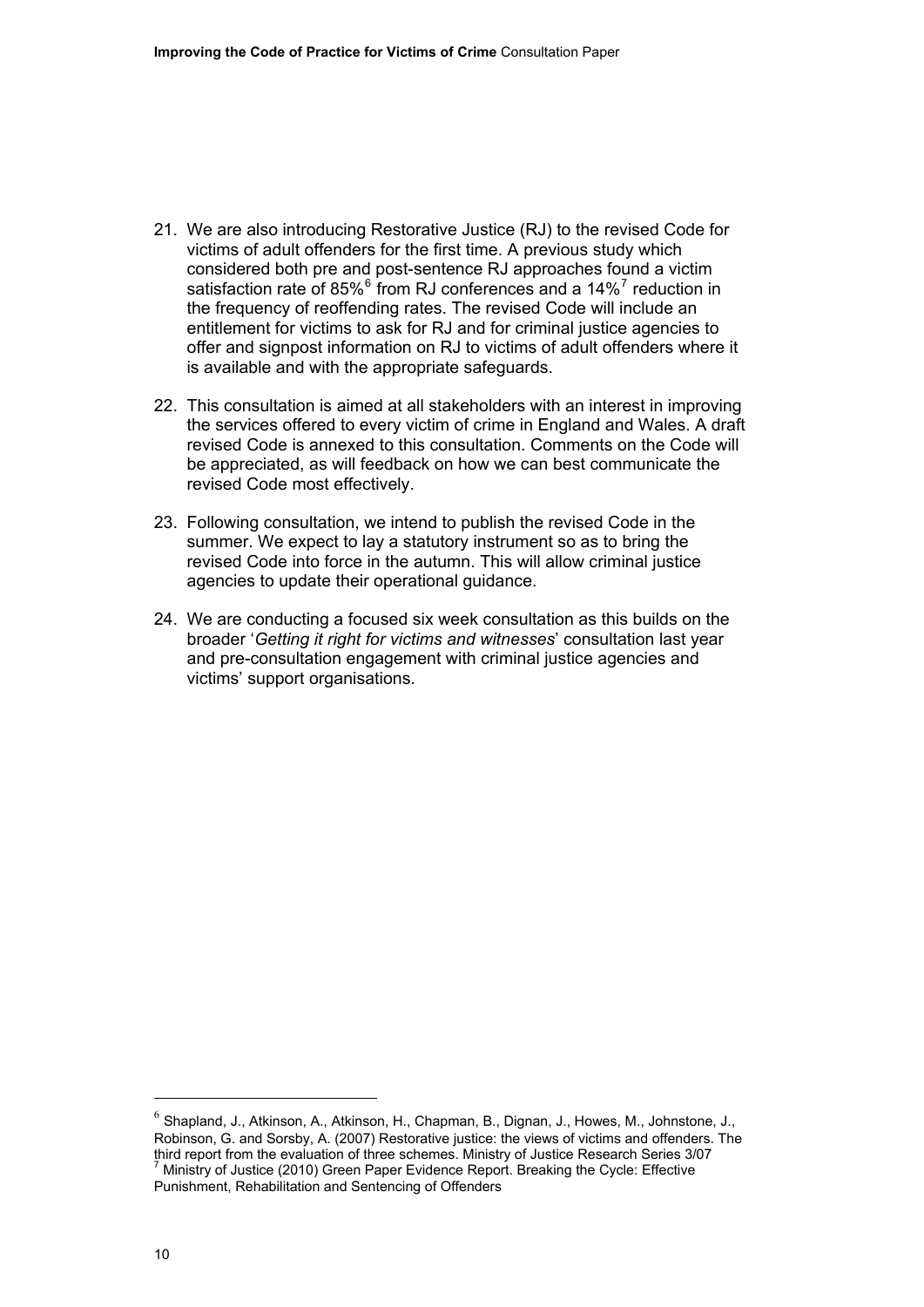## **The Proposals**

#### **Victims' Entitlements**

- 25. The current Victims' Code reads as a guidance manual for criminal justice agencies rather than focusing on victims. Improving the Code will help to develop a more flexible service which responds to the particular needs of all victims of crime.
- 26. The criminal justice system may appear confusing and difficult to navigate. Victims may feel they do not know who to turn to. We propose to set out what information, services and support victims are entitled to at each stage of their journey throughout the criminal justice system. In order to increase understanding of the process, we have included a flow diagram of the victim's journey in the revised Code.
- 27. All victims will be entitled to a minimum level of service under the revised Code. However, in around  $80\%$  $80\%$ <sup>8</sup> of all cases, victims say they do not want any information, advice or support from the state or from other sources. Therefore it is crucial to focus resources on those who really need it. The current Code only provides an enhanced service to vulnerable and intimidated victims and, at certain stages of the process, to bereaved relatives. In the revised Code, we propose to outline an enhanced service to three categories of victim most in need: victims of the most serious crimes, vulnerable or intimidated victims and the most persistently targeted victims. These categories are defined in the introduction to the Code at paragraphs 22 to 27.
- 28. These broad categories were first outlined in the *'Getting it right for victims and witnesses'* consultation. In that consultation, the first category was described as "victims of serious crimes". Crimes affect people in different ways, so all need to be taken seriously when reported. However, we want services for victims to focus on those crimes that have the most serious impact on victims.
- 29. We are retaining an enhanced service for all vulnerable and intimidated victims. This is necessary to retain the link with the statutory underpinning for vulnerable or intimidated victims in relation to special measures for giving evidence at court. The only change to this category is increasing the age from 17 to 18 for those automatically considered vulnerable.

<span id="page-14-0"></span><sup>&</sup>lt;sup>8</sup> Ministry of Justice, report forthcoming. Crime Survey for England and Wales (CSEW) 2007/08 and 2008/09 – the last years for which figures are available. The CSEW is a face-to-face victimisation survey in which people resident in households in England and Wales are asked about their experiences of a range of household and personal crimes. It excludes a number of types of crime, such as fraud, crimes against commercial premises, and homicide. The data presented here excludes children under the age of 16; in addition this estimate excludes victims of sexual violence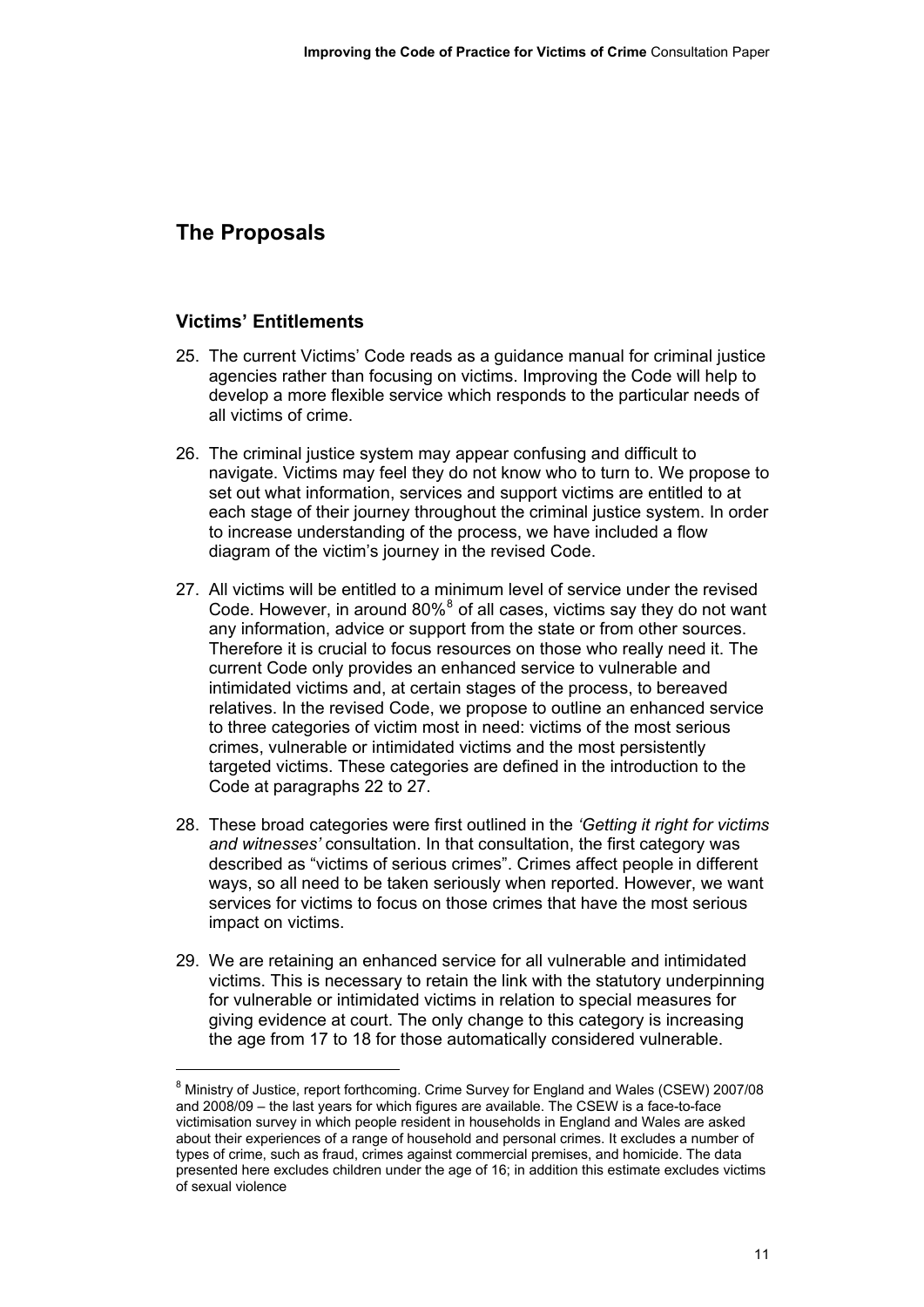- 30. These categories will be flexible and enable practitioners to use their judgement and discretion when assessing needs. Victims may fall into more than one category and assessments will always take into account the views of the victim. Furthermore, the impact of crime may change over time and practitioners are obliged under the Code to give victims an enhanced service if their needs change.
- 31. We believe that timely and targeted referral to support services is key to helping victims of crime to cope and, as far as it is possible, to recover. This includes referral to emotional support and counselling which we consider can be tremendously helpful for the most vulnerable victims and victims of the most serious crime. That is why we have included an entitlement in the revised Code for these victims to be referred to pre- and post-trial therapy, following discussion with the practitioners handling their case.
- 32. The current Code provides for monthly updates for all victims when a suspect has not been apprehended in a case that is being actively investigated. We consider that the approach in the current Code is overly prescriptive and many victims would prefer instead to agree more appropriate timings. We propose that victims will be entitled to receive information from agencies at key stages of the process and discuss with the agencies involved how often they wish to receive updates on the progress of the investigation. This will ensure that information provision is led by the needs of the victim.

- **Q1. Do you think that the approach taken to restructure the Code is the right one?**
- **Q2. Do you think that the categories of persons entitled to receive enhanced services under the Code are appropriate?**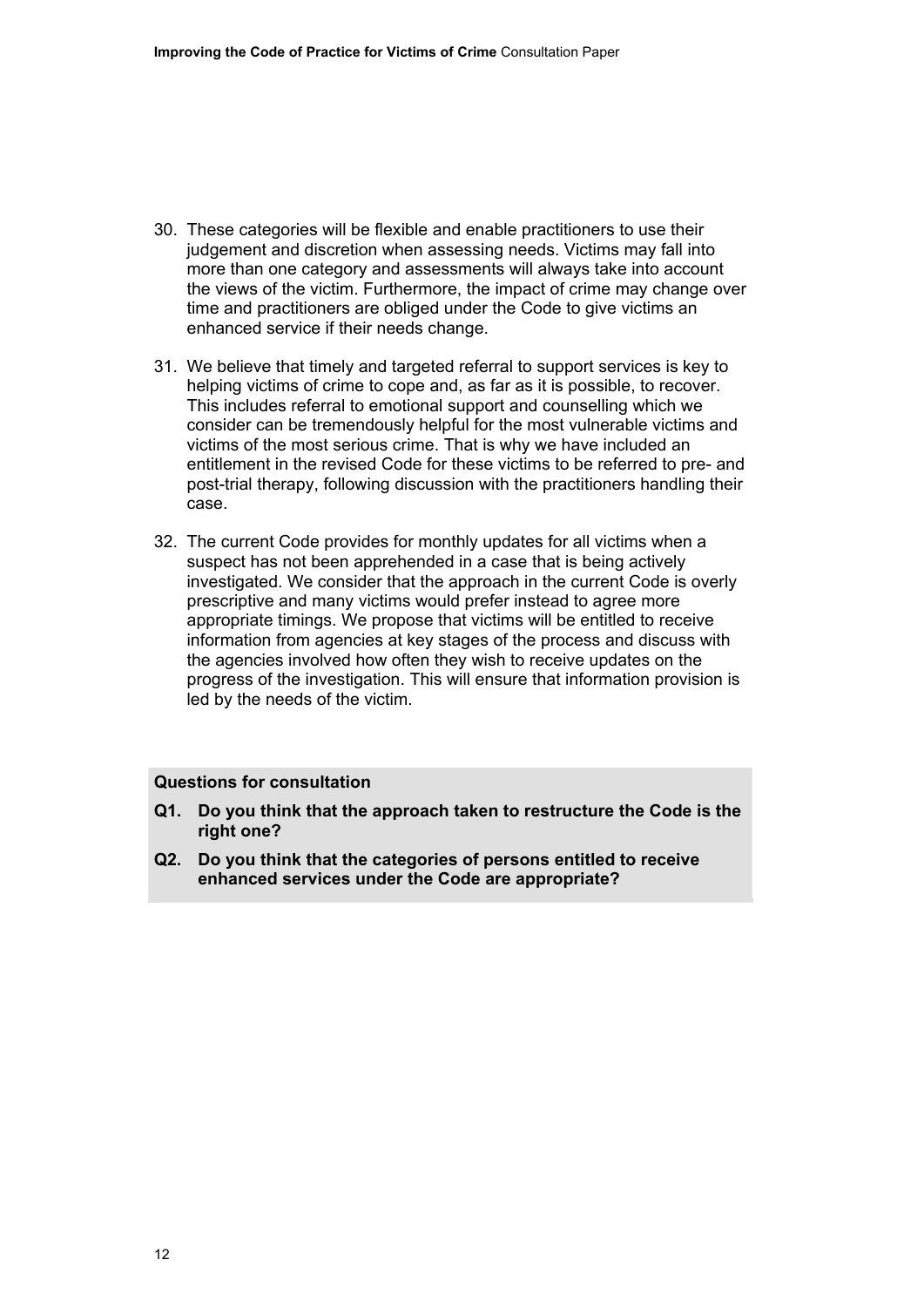#### **Duties upon criminal justice agencies and organisations**

- 33. The Victims' Code imposes duties on the criminal justice agencies and organisations listed in the introduction to the Code, that have functions in relation to victims of criminal conduct or the criminal justice system.
- 34. We know that many important services are provided to victims by voluntary victims' services organisations who often work with the criminal justice system. The government and other commissioning bodies use the commissioning framework and contracts to procure the level and standard of services required, whilst the Code focuses on information, assessment and referral requirements to these services.
- 35. The current Code contains a large number of prescriptions that is framed in a way that makes it more rigid and inflexible. That is why the revised Code enables criminal justice agencies to tailor services according to individual need, such as agreeing how often they will receive updates on their case. The revised Code has been updated to reflect existing practice, but also allows greater scope for innovation and for best practice to flourish.
- 36. The police have a duty under the revised Code to conduct a "needs assessment" with all victims of crime to establish what support or information they need to help them cope and recover. For some victims, this may be minimal. For others it will be more substantial. Those who decide not to receive any services can decide to opt into receiving these services at any time without receiving unnecessary information or updates on the case in the interim.
- 37. The revised Code also includes some additional duties placed on criminal justice agencies which are detailed under specific section headings. However, as reflected in our Impact Assessment, we do not consider that these additional duties will be unduly onerous or resource intensive for the agencies concerned. This is because many of the duties update the Code to reflect existing practice, such as the duty to extend services for child victims to under 18 rather than under 17 year olds, or giving primary consideration to the best interests of the child.
- 38. We consider that the duties on agencies and organisations covered by the Code are balanced and proportionate. The duties on these service providers will ensure that victims receive the right level of support at the right time and will give the necessary flexibility for agencies to focus their resources on those most in need.

#### **Question for consultation**

**Q3. Do you think that the duties imposed on the criminal justice agencies in the revised Code are the right ones? Please provide comments.**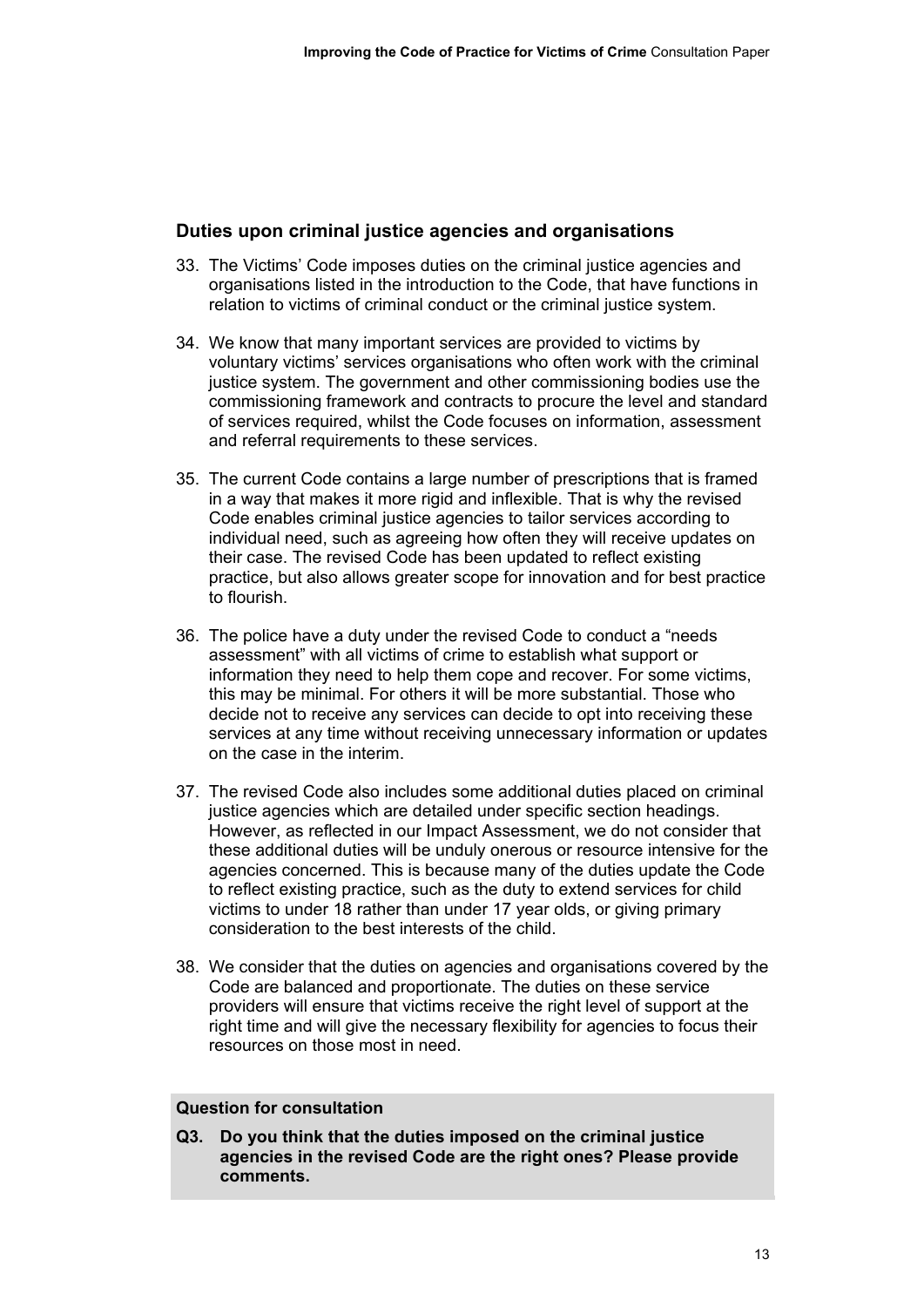#### **Police and Crime Commissioners**

- 39. In November 2012 Police and Crime Commissioners (PCCs) were elected in every police force area in England and Wales outside London. Currently their main responsibilities include setting the local force's policing priorities (consulting with victims of crime in doing so) and its budget, working with local partners to cut crime, and holding the local chief constable to account for the performance of the force. It is Government's intention that from 2014 PCCs will also be responsible for commissioning local victims services.
- 40. PCCs are not currently included in the list of service providers who are obliged to provide services under the revised Victims' Code. However we believe the introduction of PCCs presents an opportunity to strengthen joint working across the criminal justice system. In particular, we consider that PCCs could have an important role to play in monitoring and oversight of the duties under the Code carried out by the local police force in their area. We welcome your comments on where PCCs can help to deliver services under the Victims' Code.

- **Q4 (a). Do you think that the Police and Crime Commissioners should be included in the revised Code? Please give reasons**
- **Q4 (b). If so, what duties should they fulfil and at which stages of the criminal justice process should Police and Crime Commissioners be included?**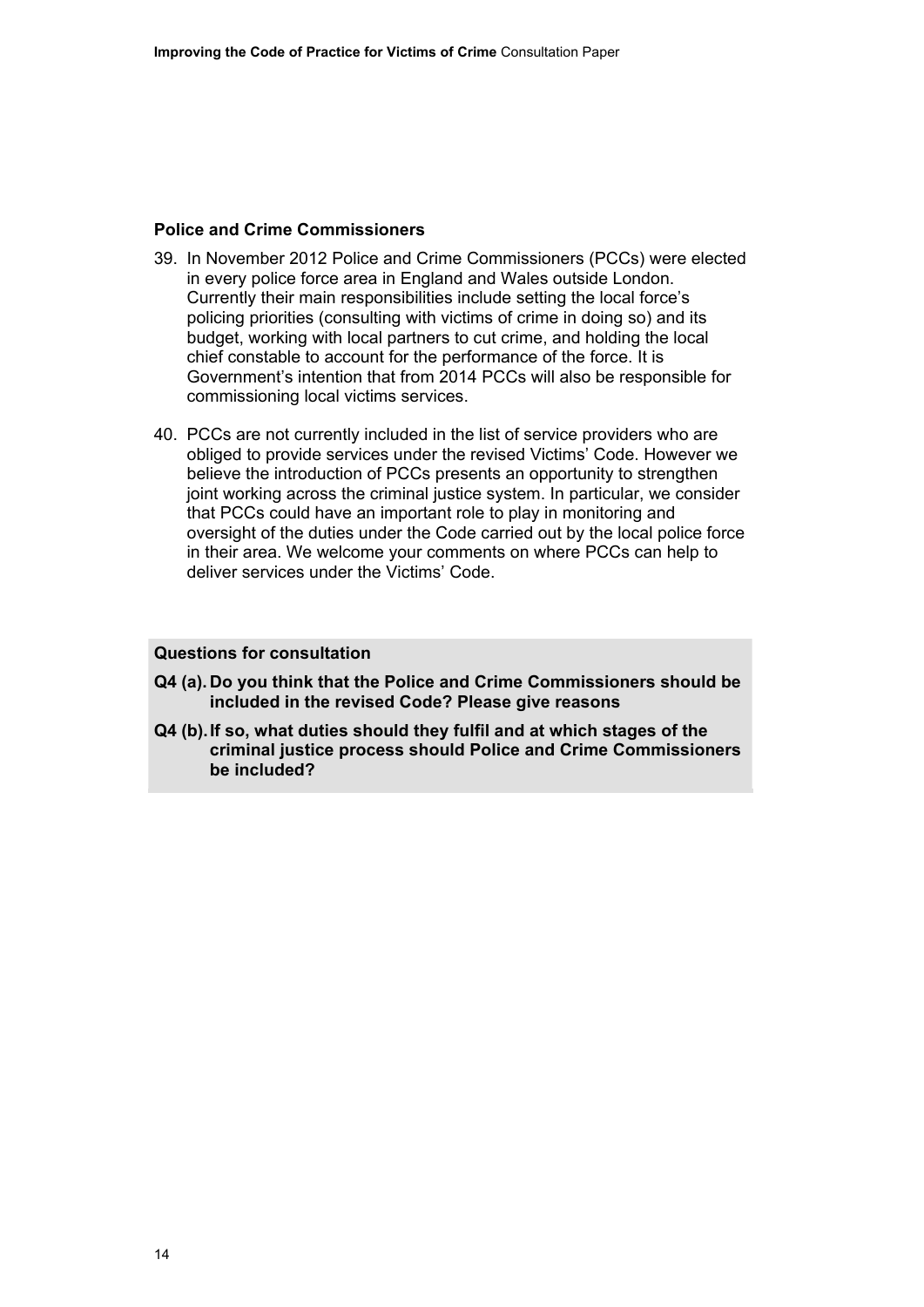#### **The Victim Personal Statement**

- 41. The Victim Personal Statement (VPS) was piloted in 1996 (initially known as the Victim Impact Statement) and introduced as the VPS across England and Wales in October 2001. The VPS is a statement which can be made by victims to explain how a crime has affected them. The statement is usually given by the victim during an early conversation with the police at the same time as an evidential statement is taken, although it can be made at any time during the proceedings.
- 42. The primary purpose of the VPS is to give victims a voice in the criminal justice process and criminal proceedings when a case goes to court. The legal purpose of the VPS is to give an accurate picture of the impact of the offence on the victim which can then be taken into account when sentencing the relevant offender. It can also be used to inform bail decisions.
- 43. A separate VPS can also be made with regard to offenders whose release will be determined by the Parole Board, to provide greater insight into the impact of the offence for the Parole Board Panel.
- 44. Current difficulties with the VPS include:

- Low offer rate Victims recalled being offered the opportunity to make a VPS in only [9](#page-18-0)% of all incidents reported to the police.<sup>9</sup>
- Lack of integration between criminal justice agencies. For example, the VPS may not be received by the CPS in time for it to be included on the file due to the speed at which court cases are processed.
- Confusion over the purpose of the VPS and how it used. Anecdotal evidence suggests that victims are often unaware that the VPS is disclosed to the defence team if the case reaches court and may be reported on in the media.
- 45. Victims sometimes feel their views are not accounted for in the criminal justice system. Their thoughts and feelings on how a crime has affected them may change over time. It is hoped that by including the VPS in the Victims' Code, this will increase the offer and take up rate, and strengthen the victims' voice in the court.

<span id="page-18-0"></span><sup>&</sup>lt;sup>9</sup> 07/08 and 08/09 Crime Survey for England and Wales analysis. (Franklyn (2012) Satisfaction and willingness to engage with the Criminal Justice System). Two different sources provide data on the percentage of victims who recalled being offered the opportunity to make a VPS: the Crime Survey for England and Wales (CSEW) and the Witness and Victim Experience Survey (WAVES). The two surveys cover different categories of victims and incidents and the CSEW covers a wider range of victims and crimes than WAVES. The estimates for the frequency of how often a VPS is offered therefore differ between the 2 measures; with the CSEW (using data from 2007/08 and 2008/09) indicating a substantially lower percentage (9%) as regards the proportion offered VPS than the most recent WAVES survey in 2009/10 (43%)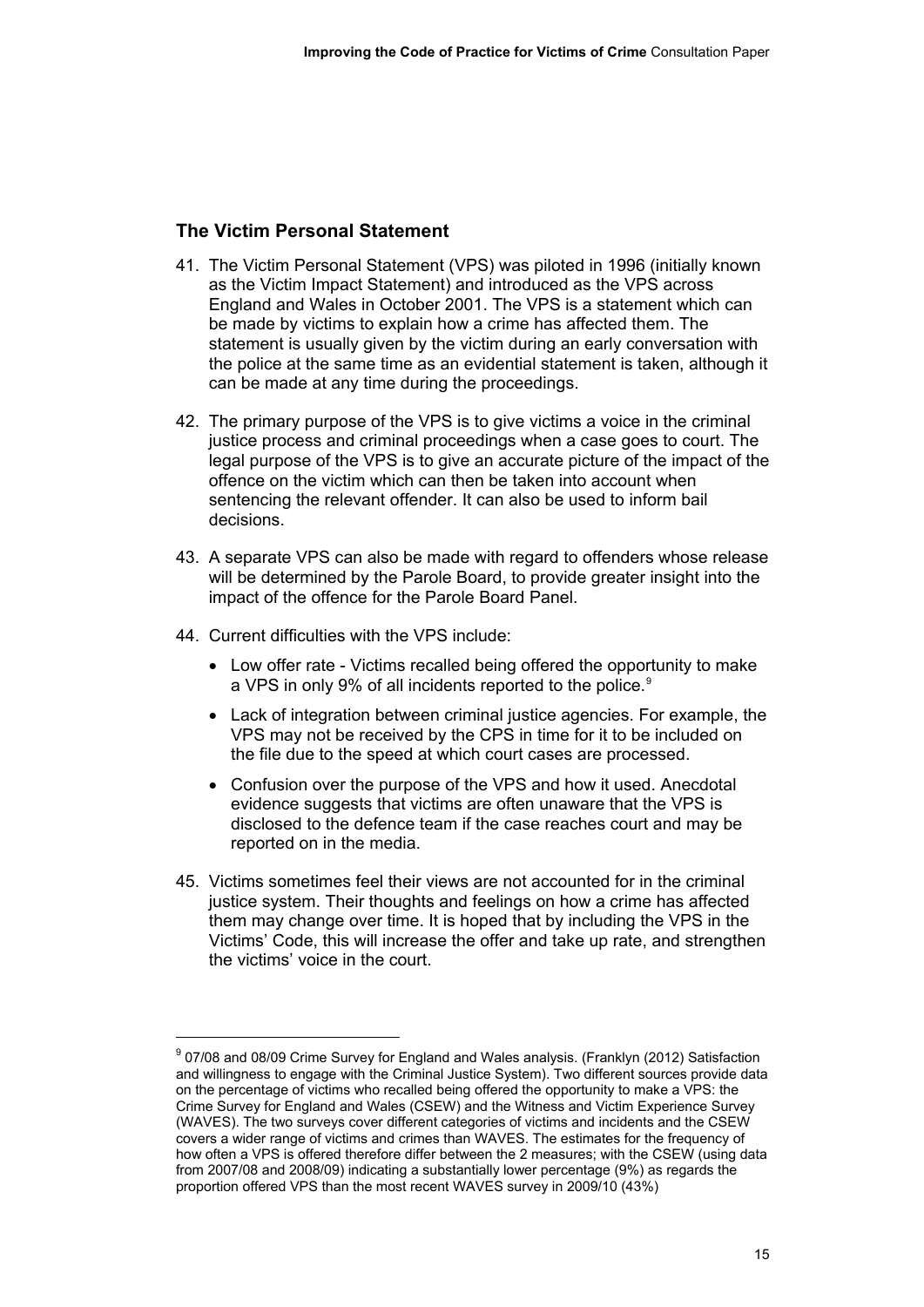- 46. The section on the VPS in the new Code will be accompanied by a clear statement of purpose to improve understanding among victims about VPS's and how their statement may be used in court should the suspect be convicted. It is important that victims who are to appear in court are aware that the court is an open forum and what they say, unless specified otherwise by the court, is public and can be reported through the press and social media. VPS and community impact statements read out in court are subject to being heard by the public and the press. A review of this is part of the Government's wider criminal justice reform agenda.
- 47. The VPS will be available to all victims who make an evidential witness statement, but in addition victims of the most serious crime, vulnerable and intimidated victims and the most persistently targeted victims will be able to make one even if they don't make such a witness statement. This allows the police and other criminal justice agencies to focus support where it is needed and on those cases where a there is a realistic prospect of a criminal conviction.
- 48. Flexibility will be given to how the VPS can be taken, including the option for self-completion or submitting online where available. Developments to the "track my crime" system have allowed the online completion of the VPS in some regions.<sup>[10](#page-19-0)</sup> Although the police usually take a VPS, there is scope within the draft section of the revised Code to allow other criminal justice agencies or organisations providing victims services to take the VPS where the police have commissioned them to do so. This will increase the offer rate of the VPS at all stages of the victims' criminal justice journey, giving victims the opportunity to add to or clarify their statement at later stages of the process when their thoughts and perceptions of a crime may have changed.
- 49. The Government will work further with criminal justice agencies to produce guidance on taking the VPS after the final version of the Code is laid before parliament.

#### **Community Impact Statements**

50. Community Impact Statements are compiled by the police to show the effect of crime or antisocial behaviour on that community. The police gather information from the local community about crime and anti-social behaviour in their area and use it to inform the content of the statement. The purpose of the statement is to enable better informed decisions that are made with the knowledge of the local context. They can be used throughout the justice system including in respect of out of court disposals to bring to the awareness of those making decisions about the case the impact the offending has had on the community.

<span id="page-19-0"></span> $10$  Of these projects, Avon and Somerset police force's "track my crime" pilot is the most advanced.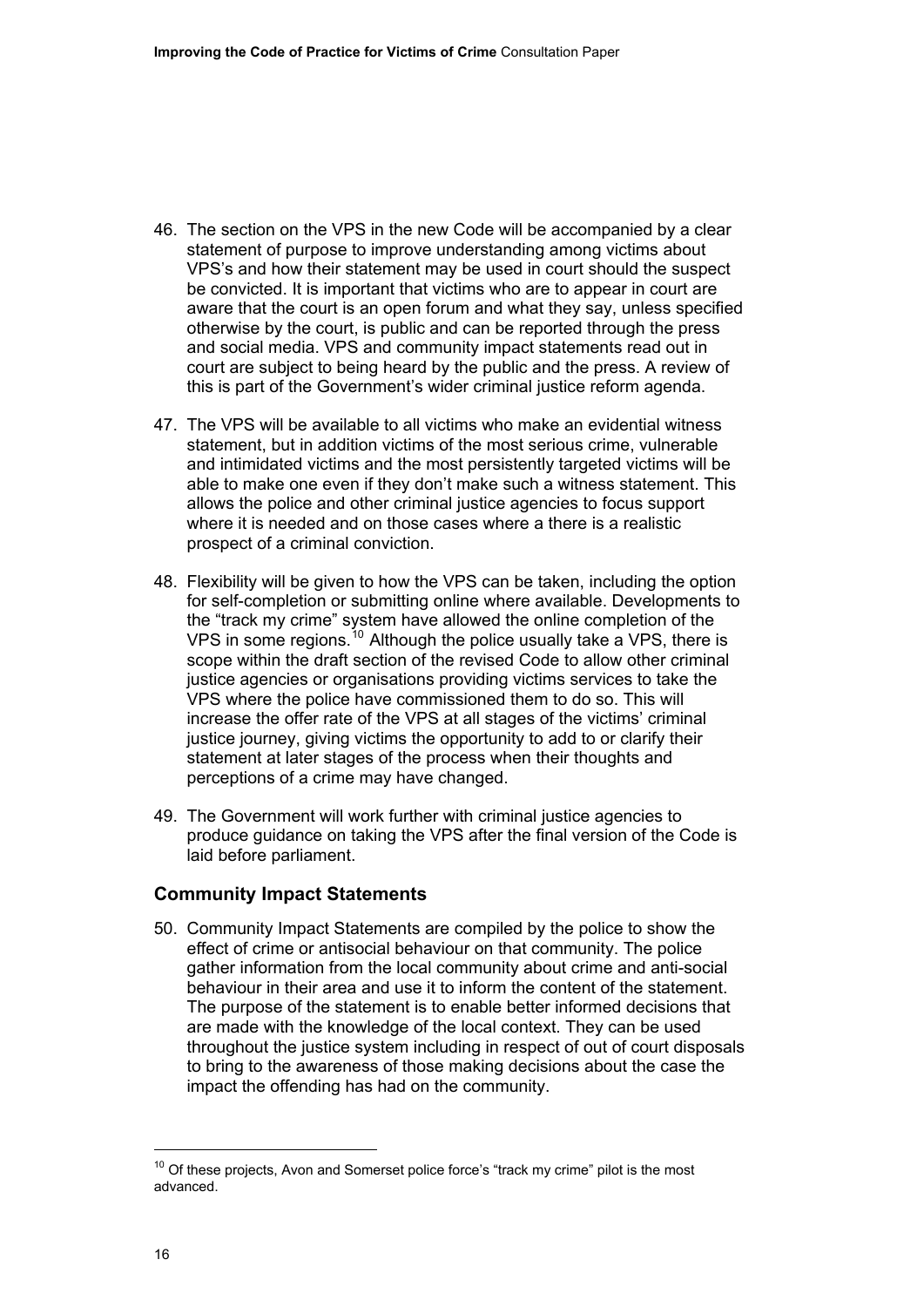51. Community Impact Statements have been piloted in 42 areas and anecdotal reports indicate that they have been successful in exposing crime blighting local communities. For example Greater Manchester Police have used Community Impact Statements successfully as part of their wider initiatives to tackle crimes relating to firearms in the community. We have not included Community Impact Statements in the revised Code but propose to encourage local police forces in England and Wales to extend the use of Community Impact Statements in their local area.

- **Q5. Do you agree that the Victim Personal Statement should be included within a revised Victims' Code?**
- **Q6. Do you think that police forces should be encouraged to expand their use of Community Impact Statements?**
- **Q7 (a) Do you think community impact statements provide an effective way of capturing the problems confronting communities?** 
	- **(b) If so, how might the wider roll out of the Community Impact Statement be encouraged?**
	- **(c) If not, how might community impact statements be improved?**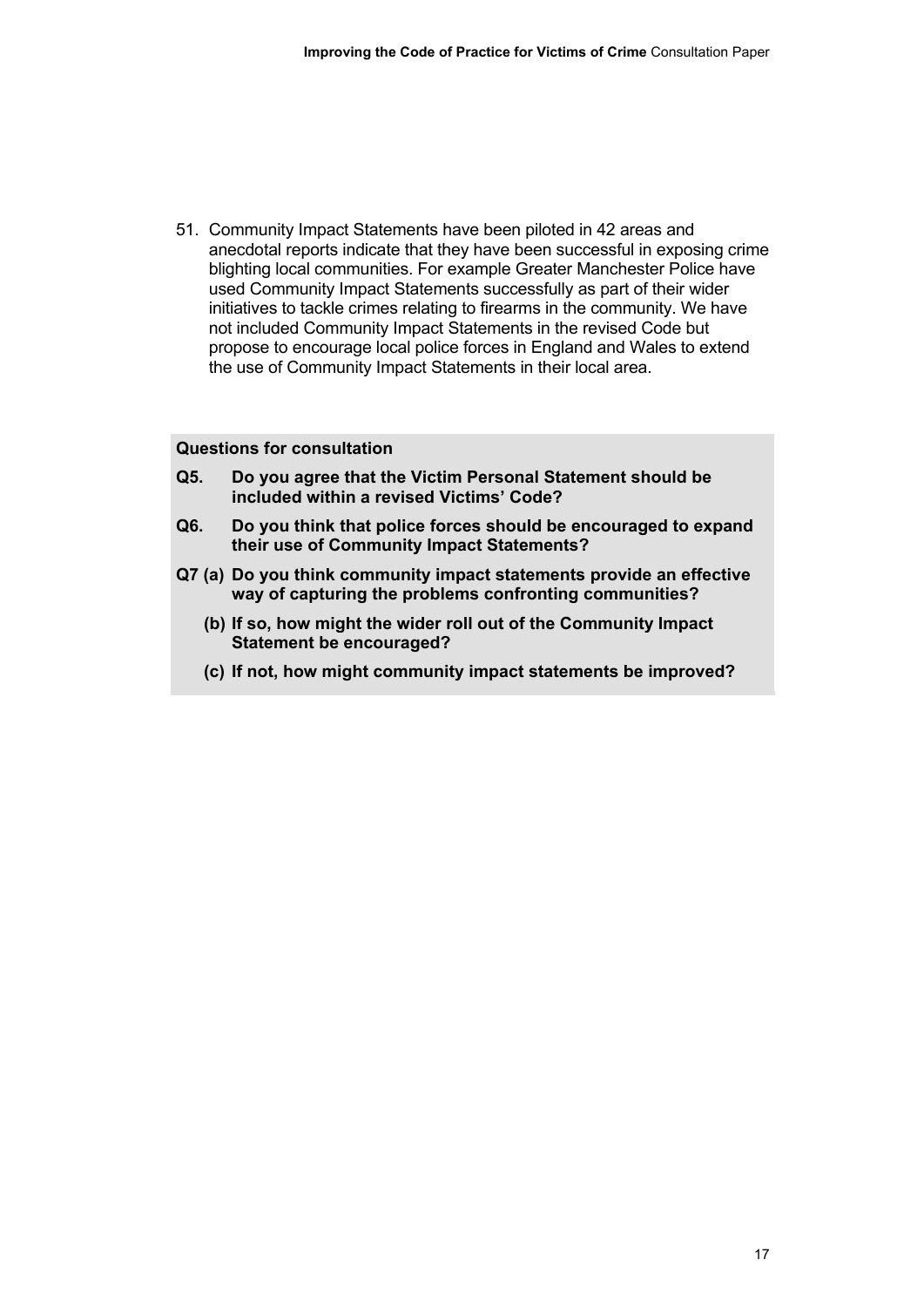#### **Businesses**

52. Businesses can also be victims of crime and should be entitled to receive the information and support they need following a crime. The current Victims' Code clearly states that businesses are entitled to receive services under the Code provided they pass details of a named contact to the service provider. We propose to build on this by including a separate section on businesses which are victims of crime.

#### **Impact Statements for Businesses**

- 53. Currently only representatives from small businesses are able to make a Victim Personal Statement, meaning that medium-sized and large businesses are unable to explain the impact a crime has had upon them. The revised Code will enable businesses of all sizes to make an impact statement (in effect a VPS for businesses). This will help businesses to fully articulate the impact a crime has had upon them - directly addressing responses we received from the business sector to our '*Getting it right for victims and witnesses'* consultation last year.
- 54. The impact statement will explain how a crime has affected the business, whether economically or in any other way. The making of an Impact Statement does not prevent an individual victim, such as an employee, from making a separate Victim Personal Statement for the same incident.
- 55. We do not propose that the police should personally record the impact statement from the affected business. Instead the impact statement should be available for download, self-completed and returned by email or post. We will work with criminal justice agencies and business groups to develop guidance on how to submit an impact statement for business once the Code has been laid before parliament.

- **Q8. Do you agree that all businesses should be entitled to make an impact statement to explain how a crime has affected them?**
- **Q9. Do you think businesses will benefit from this scheme?**
- **Q10. Do you think that this statement should be extended to other organisations, such as charities?**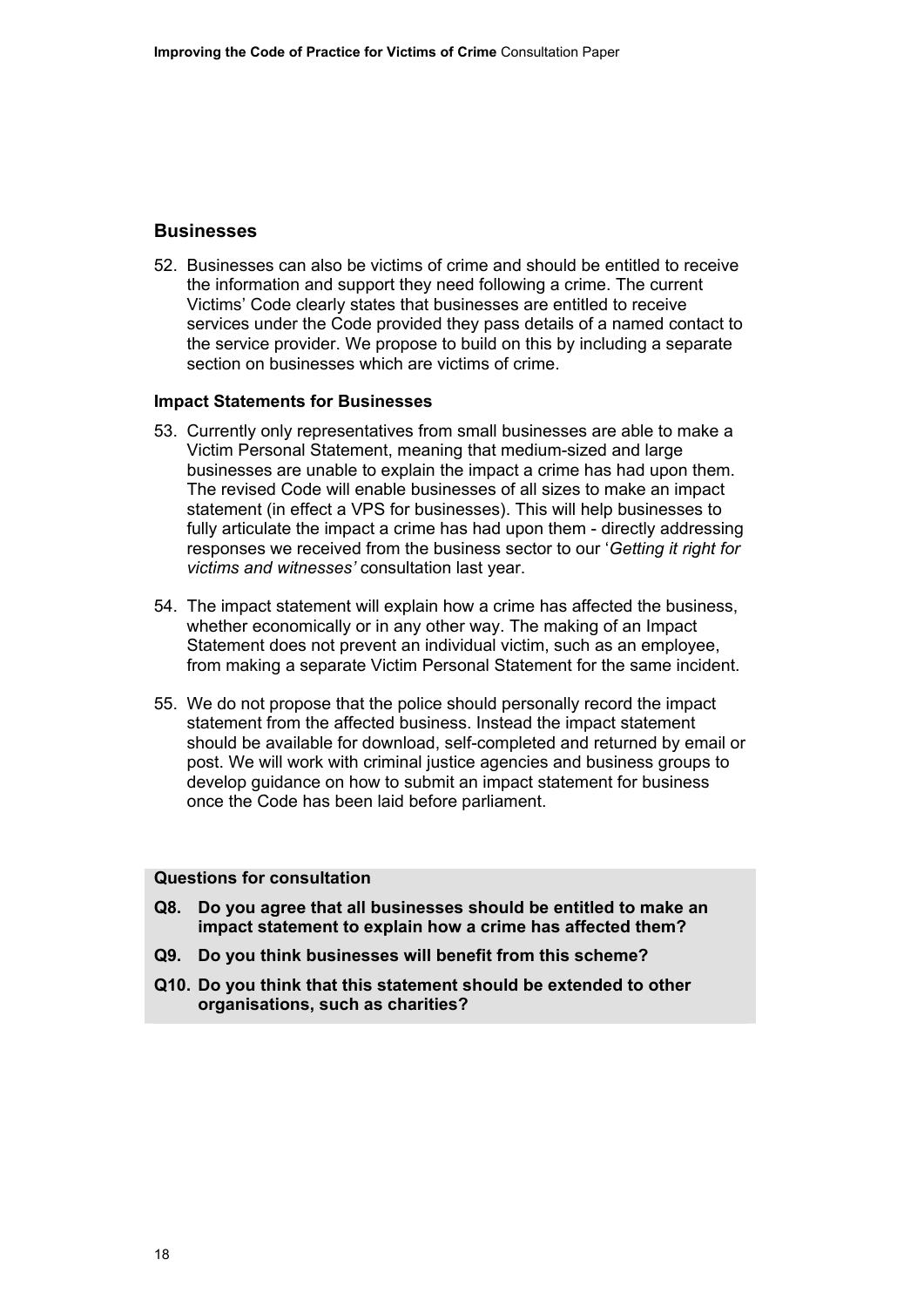#### **Restorative Justice**

- 56. In the July 2012 response to the *'Getting it right for victims and witnesses'* paper the Government made a commitment to include Restorative Justice (RJ) in the Code for victims of adult offenders, as well as young offenders, for the first time.
- 57. RJ enables the victim and the offender, or other individuals with a stake in an offence to try to find a positive way forward and, where possible, RJ can play a part in repairing the harm. A previous study which considered both pre- and post-sentence RJ approaches found a victim satisfaction rate of 85% from RJ conferences and a 14% reduction in frequency of reoffending rates.<sup>[11](#page-22-0)</sup> This is particularly so for the conferencing method of RJ. The aim is to empower victims by giving them a voice, reduce their fear and ensure that they feel 'compensated' for the harm done to them. RJ also aims to ensure that the perpetrator is made aware of the consequences of their actions.
- 58. The Government recently published an RJ Action Plan<sup>[12](#page-22-1)</sup> which aims to improve the availability of RJ services for victims and to make sure that these are accredited to the appropriate standards. The objectives are to ensure that victims feel comfortable requesting RJ at any stage of the criminal justice process and to ensure that the RJ process is always victim-led.
- 59. By including RJ in the revised Victims' Code we hope to move towards meeting these objectives by raising awareness of RJ among victims of crime. The revised Code will include a separate section which provides information on RJ for victims of adult offenders. This will explain RJ to victims in simple terms, emphasising that RJ is voluntary and both the victim and the offender must agree to it. This description will also highlight to victims that RJ may not always be appropriate or available in every case.
- 60. The police and Youth Offending Teams will be under a duty to signpost and offer information on RJ to victims, where available. They will have a duty to assess the suitability of RJ based on the particular sensitivities of the case and/or the vulnerability of the victim. This will ensure that the necessary safeguards are in place for the victim, particularly for victims of domestic abuse or a sexual offence or violence. The police will also have a duty to ensure that, where RJ is available, adequately trained facilitators are provided and that necessary security measures are taken so that the victim is not 're-victimised' by the RJ process.

<span id="page-22-1"></span><span id="page-22-0"></span><sup>&</sup>lt;sup>11</sup> [http://webarchive.nationalarchives.gov.uk/+/http:/www.justice.gov.uk/restorative-justice](http://webarchive.nationalarchives.gov.uk/+/http:/www.justice.gov.uk/restorative-justice-report_06-08.pdf)[report\\_06-08.pdf](http://webarchive.nationalarchives.gov.uk/+/http:/www.justice.gov.uk/restorative-justice-report_06-08.pdf) 

http://www.justice.gov.uk/publications/policy/moj/restorative-justice-action-plan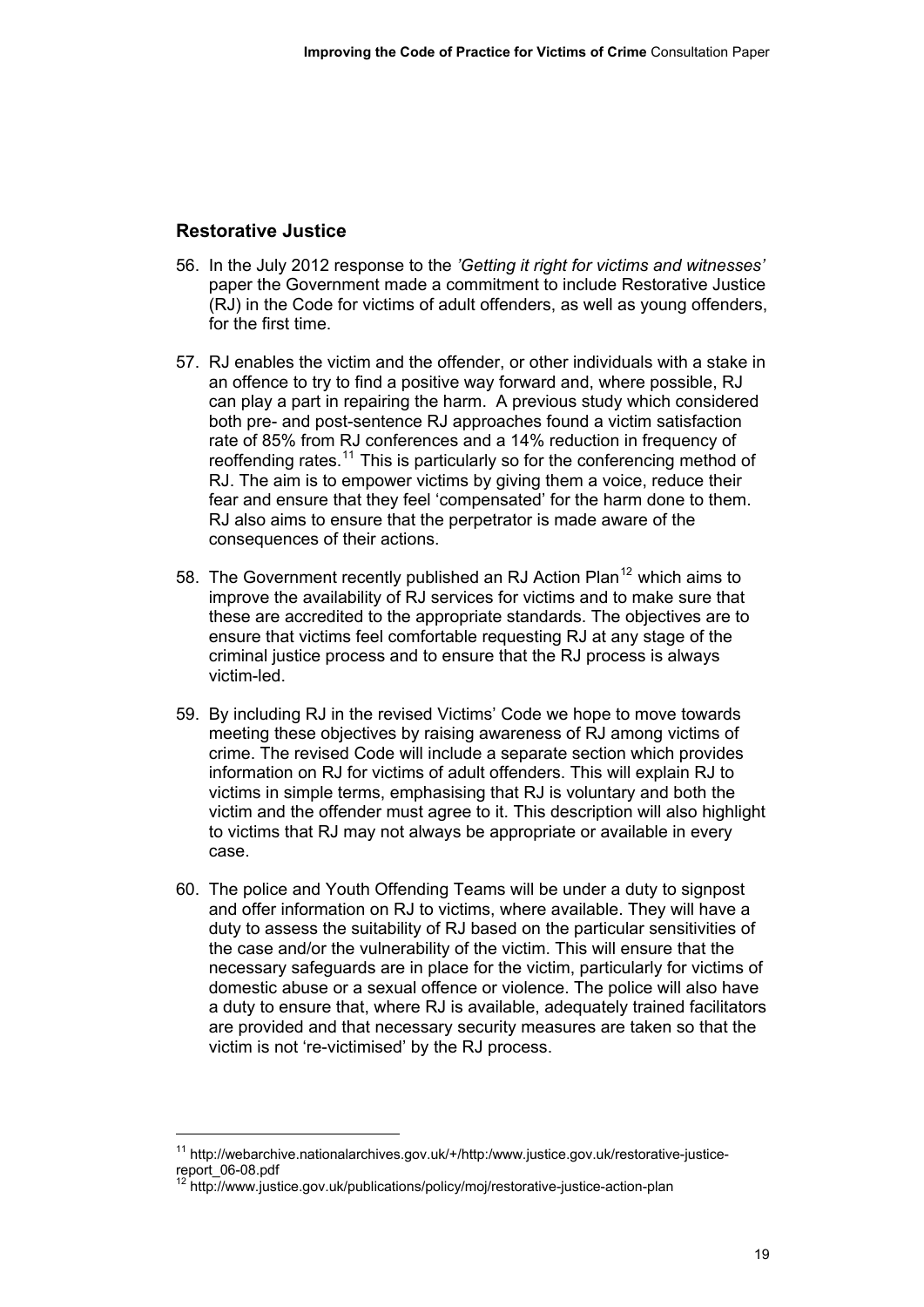- **Q11. Do you agree that RJ should be included in the Victims' Code where the offender is over 18 years of age?**
- **Q12. Do you think that the section on RJ in the revised Code will help to support wider work to improve victim awareness of RJ?**
- **Q13 (a). How much do you think RJ uptake will increase as a result of the reforms to the Code?**
- **Q13 (b). Which specific types of RJ intervention do you think will increase?**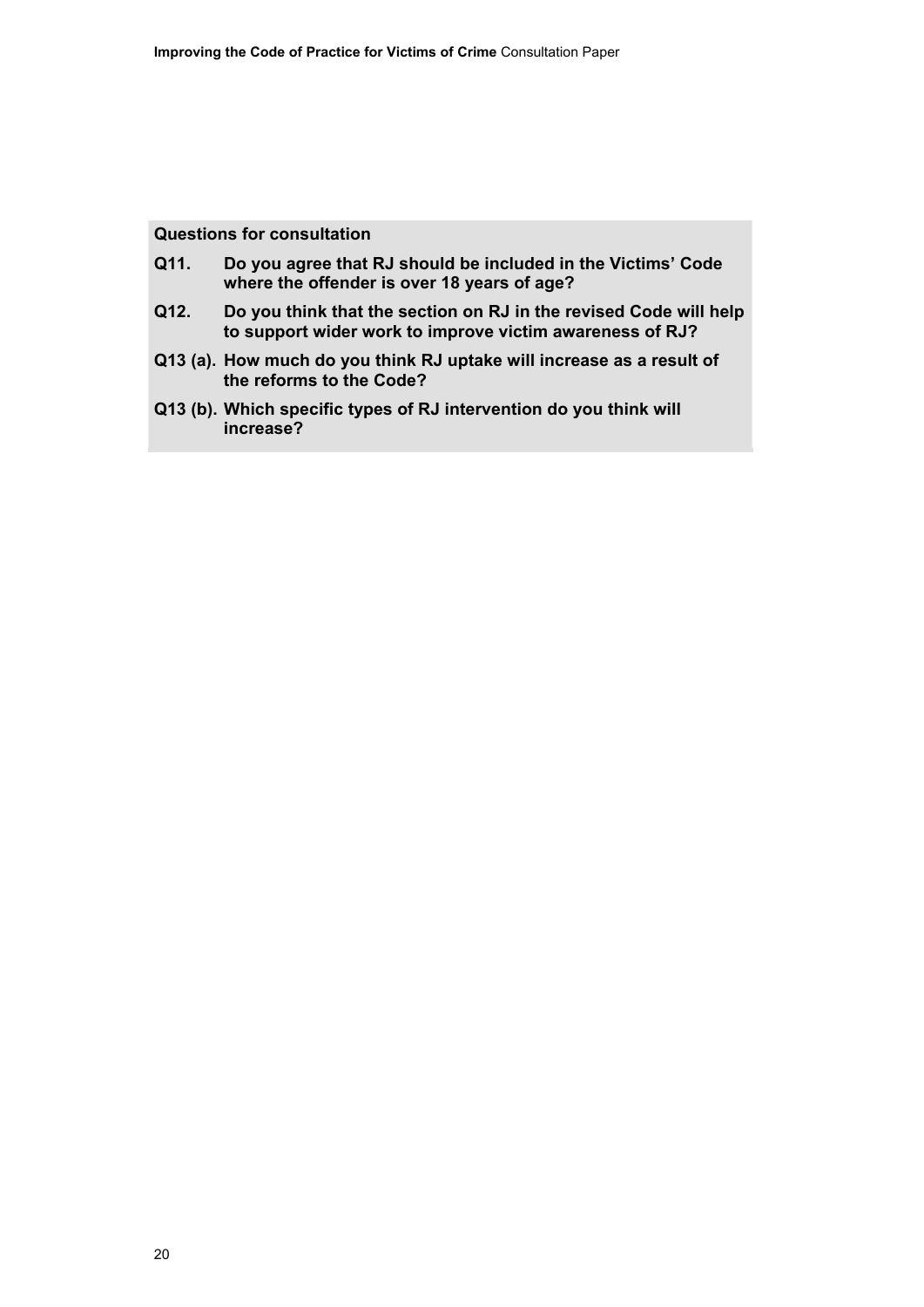#### **If things go wrong**

- 61. All criminal justice agencies and organisations listed as 'service providers' in the introduction to the Code are responsible for the effective performance of their duties. The emphasis placed on victims' entitlements should raise victims' understanding and improve levels of compliance with the Code by service providers.
- 62. However there may be occasions where a victim feels that there is a need to complain about the services they have received. This is why we think it is very important to include a complaints process within the Code.
- 63. The majority of the responses received from the *'Getting it right for victims and witnesses'* consultation indicated that the current process set out in the Code for making a complaint is not clear and does not provide victims with an effective means of redress when things go wrong.
- 64. We have considered a number of suggested reforms to the complaints process by respondents to the consultation, particularly the proposal to set up a single point of contact for victims in the form of a central victims' complaints office. Our initial considerations with regards to the proposal for a central victims' complaints office are that the potential resource implications would be significant, including staffing, administration and building costs (rent and maintenance). We are committed to making further improvements in this area and would invite views in this consultation about how a more effective means of redress can be achieved. We are working on this as a priority as part of our wider criminal justice reform agenda.
- 65. With regards to improving the complaints process in the new Victims' Code, we propose that all service providers under the Code should have a clearly identified complaints process through which victims can complain. Agencies must provide victims with information on their complaints process on request and contact details of the person dealing with their complaint.
- 66. We have not provided contact details in the Code as we do not want the Code to become quickly out of date or to be too prescriptive. In the current Code, the onus is on the victim to try to identify the right agency to contact with their complaint. The revised Code signals a change in approach, with the responsibility now on the agencies to ensure that all complaints receive a satisfactory response, whichever part of the criminal justice system the complaint relates to.
- 67. The revised Code requires the agency receiving the complaint to send a timely acknowledgement to the victim. When dealing with a complaint, agencies must do so respectfully and sensitively. They must provide a full and timely response which informs the victim of the outcome of their complaint. These measures will reduce the likelihood of complaints slipping through the cracks and victims not being provided with a response.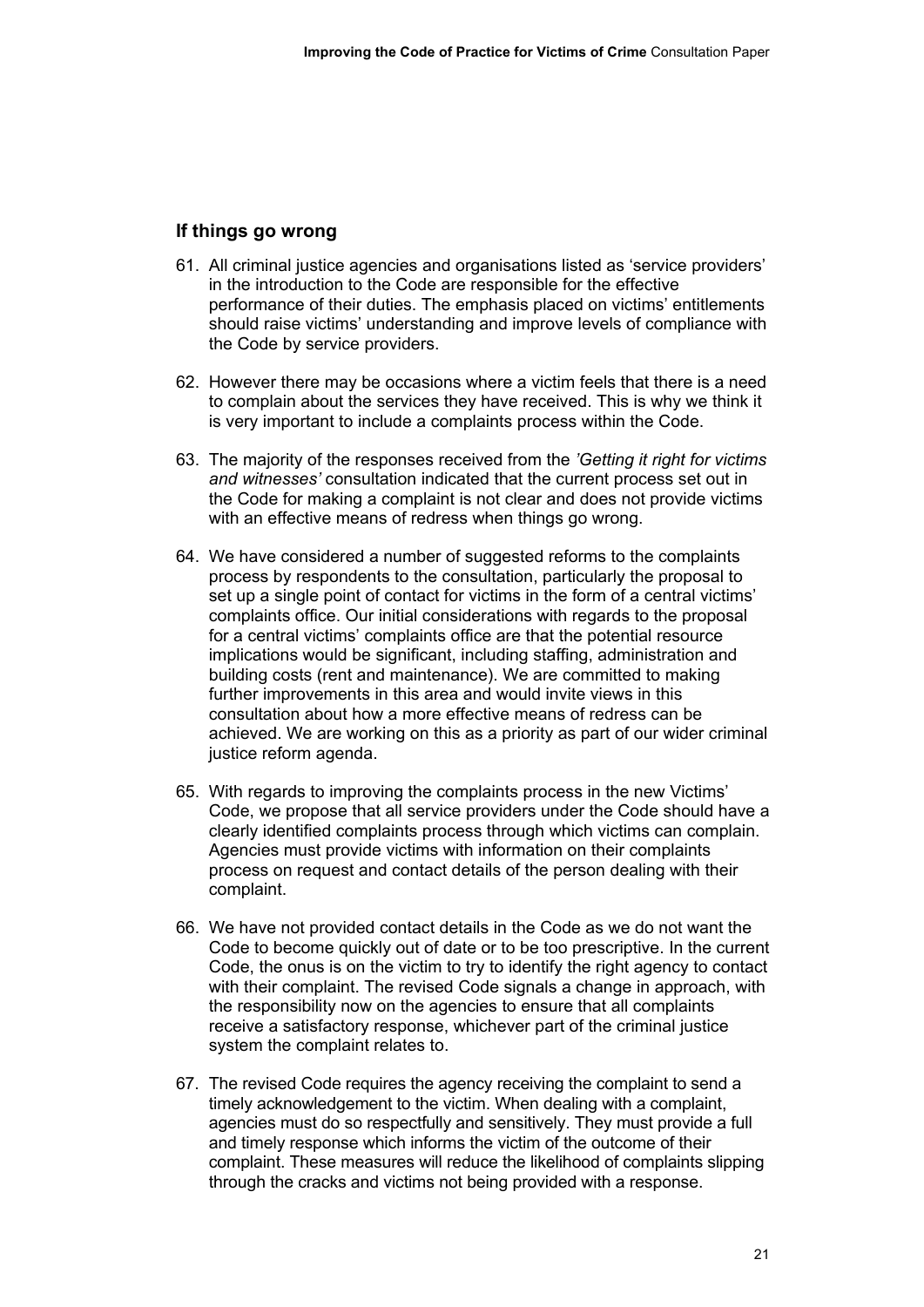- 68. Just as is the case under the current Code, victims who are dissatisfied with the outcome of the complaint received through the internal complaints procedure of an agency can continue to seek further redress by complaining to the Parliamentary and Health Service Ombudsman via their MP.
- 69. We consider that local transparency around the complaints process among agencies and organisations could play a significant part in improving the transparency of the criminal justice system for victims and the public. We will encourage agencies to report on their performance in responding to complaints. We are also exploring other ways, alongside the revised Code, to improve the monitoring of levels of compliance with the Code among criminal justice agencies and local communities and how we can best use this to drive up performance and improve the victim experience. For example, as discussed in Part 2, we are considering whether PCCs could play a role in monitoring complaints at the local level given that they are also likely to receive complaints from victims that would fall under the Code. We would welcome views on possible local and national approaches as a part of this consultation.

- **Q14. Do you think that the complaints system in the revised Code will deliver a better service for victims? Please give reasons.**
- **Q15. How do you think compliance and performance by agencies and organisations under the Code can be best monitored? And by whom? Should this be locally or nationally driven?**
- **Q16. In addition to the improvements outlined in the Code, what reforms do you think are needed to improve means of redress for victims?**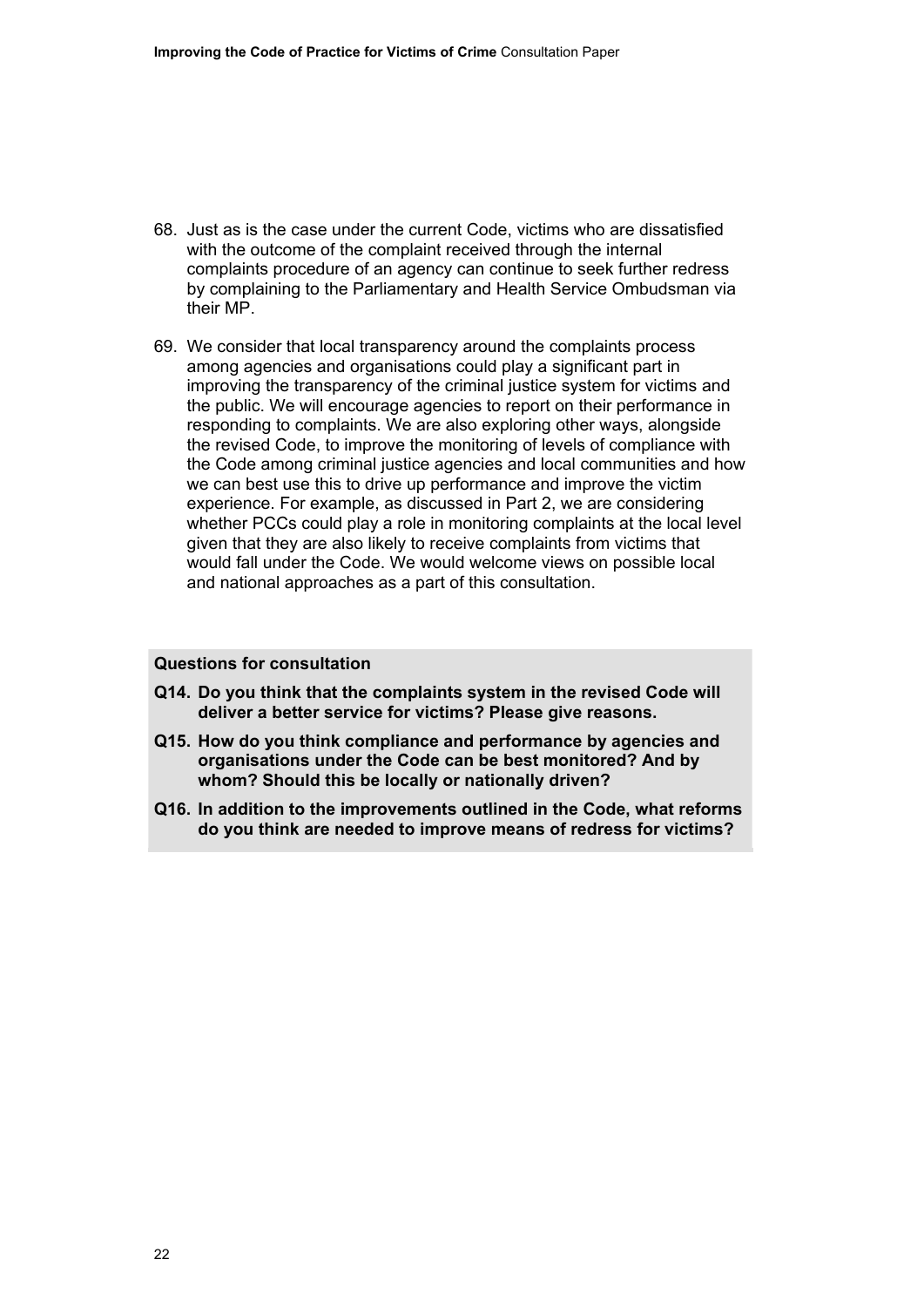#### **Children and Young People (under 18s)**

- 70. The current Code is not written in a way that gives sufficient focus to children and young people who have been victims of crime and it is not an accessible document for children, young people and their parents or guardians to use or understand.
- 71. In reforming the Victims' Code, we have focussed on helping victims who are most in need. We believe that the impact of crime on children and young adults in particular must be addressed if they are to recover and move on with their lives. That is why young victims and witnesses are identified as particularly vulnerable and in need of special help and protection. It is only right that the Code should talk directly to young victims so that they are clear about what to expect. They need to be aware of the support available to them to understand how this support could relieve some of the anxiety of attending court and help them to give their best evidence.
- 72. That is why we propose that the revised Code includes a section dedicated to victims under the age of 18 – and have raised the age from 17 to ensure that these young people can access the enhanced services provided. We also propose to make clear in the revised Code that, where the age of a victim is uncertain and there are reasons to believe that the person is under 18 years of age, criminal justice agencies should presume that person to be under 18 and therefore entitled to receive the enhanced entitlements set out in the separate section for victims who are under 18
- 73. This section will be split into two parts. The first part is a transparent set of entitlements which is easy and accessible for children and young people, parents and guardians to understand. The second part focuses on duties for criminal justice agencies, so it is clear what information and support is needed in order to meet the entitlements for victims under the age of 18. At the beginning of the second part of the section, we propose to make it clear that, at all times, the child's best interests must be the primary consideration of criminal justice agencies and organisations when providing services to victims who are under 18.
- 74. During the consultation period, we intend to carry out a dedicated consultation exercise activity targeted at young people with a view to engaging with them in order to get their feedback on Chapter 2 of the new Code and to listen to their ideas about how we can improve the support and services offered to them under the Code.
- 75. In addition to a dedicated section in the Code, we propose to develop a separate EasyRead publication using simple language and visual aids targeted at young people and the parents of young children. This additional guidance on the Victims' Code will be developed and published after the final version of the Code has been laid before Parliament, at the same time as the new Code is implemented.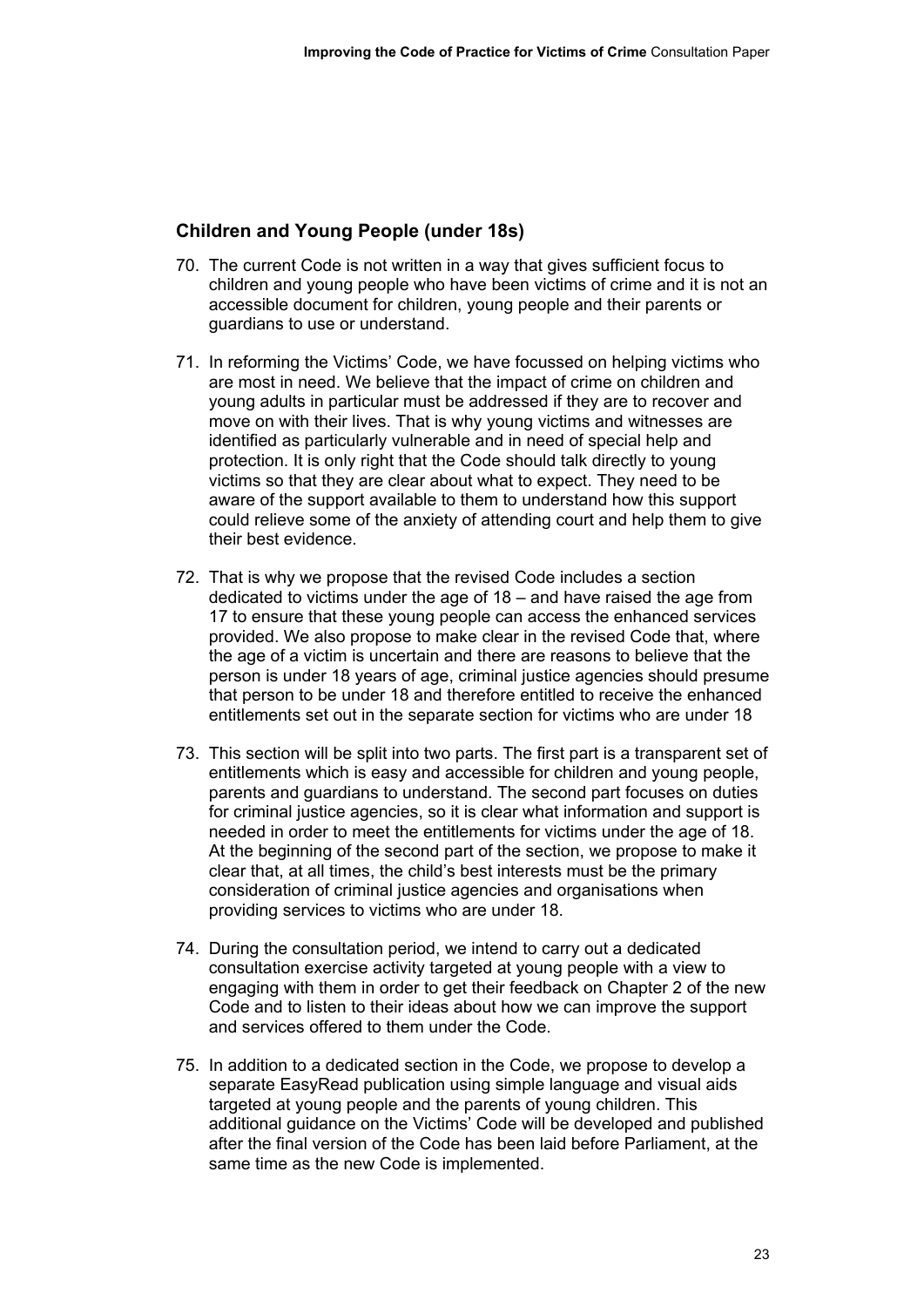- **Q17. Do you agree that there should be a dedicated section for children and young people in the Code?**
- **Q18. Do you agree that the duties on the criminal justice agencies with regards to children and young people are correct? Please give reasons.**
- **Q19. Do you consider that this section is appropriately user-friendly for children and young people?**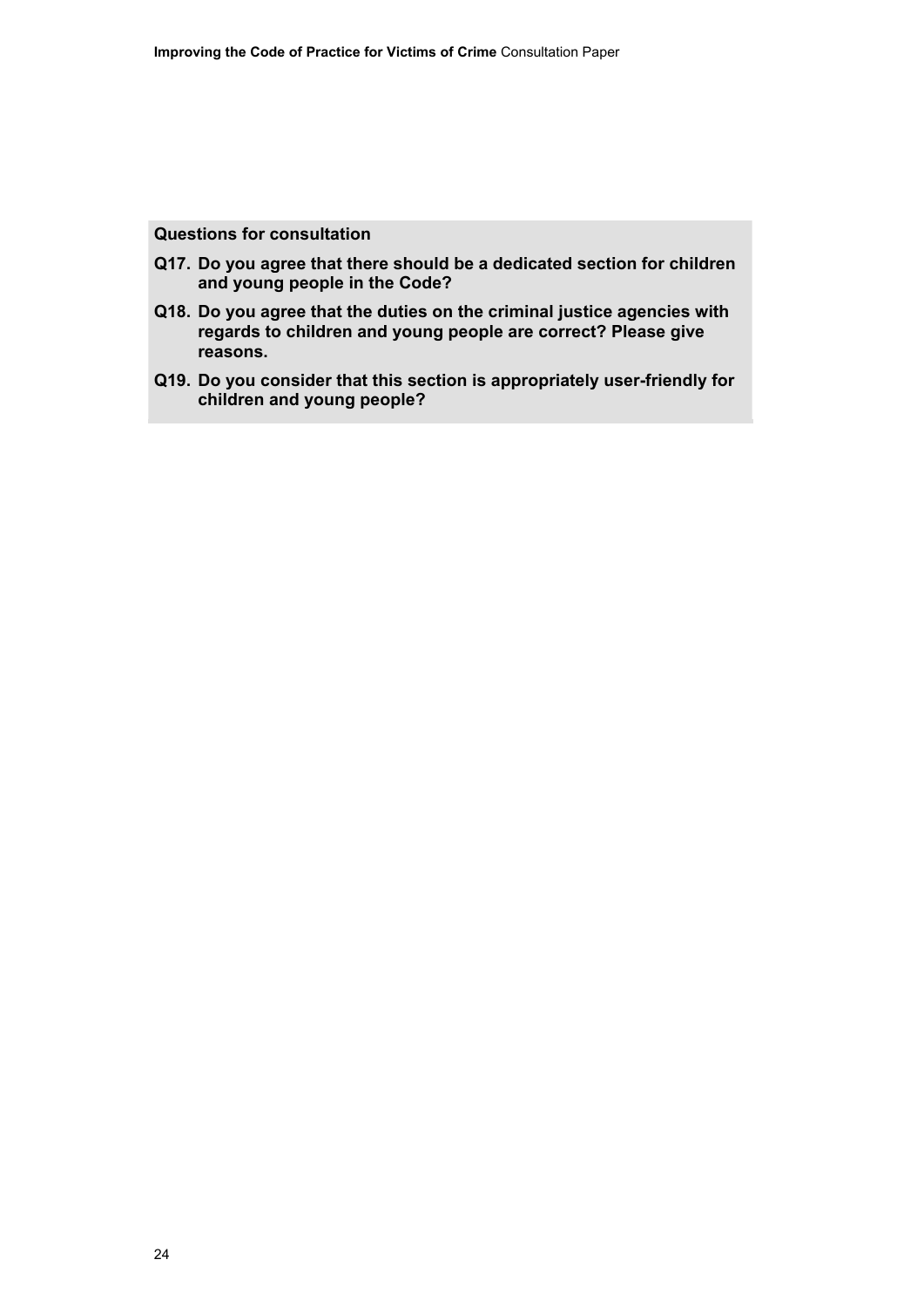#### **Concluding remarks**

- 76. Victims and the public must have confidence in the system. They want and deserve a system that works harder for them. For that to happen, the system needs to be more responsive and easier to navigate to ensure that victims are put first. Putting victims first is reflected in the structure, as well as the content, of the revised Code which sets out clear entitlements for victims in the very first Chapter, linked to the duties upon agencies.
- 77. One of the key observations made in last year's *'Getting it right for victims and witnesses'* consultation was that the revised Code needs to be communicated so victims are aware of what information and support they should receive. We propose to develop interactive and even more userfriendly supporting guidance to communicate the entitlements for victims of crime most effectively. This will include separate publications for victims who are under the age of 18 and for victims with disabilities or communication difficulties. We would welcome views on how we can communicate the revised Code and supporting guidance most effectively, particularly through digital delivery.
- 78. We believe that the revised Victims' Code, annexed to this consultation paper, gives victims stronger, clearer entitlements and a louder voice in the criminal justice process. This is accompanied by a clear set of duties on criminal justice agencies to fulfil to make sure victims get the support and entitlements they need and deserve. We intend to use the forthcoming consultation period to listen to views about the proposed changes to the Code and to consider suggestions about further improvements that we can make.

#### **Question for consultation**

**Q20. How can we ensure that the Code is communicated effectively?**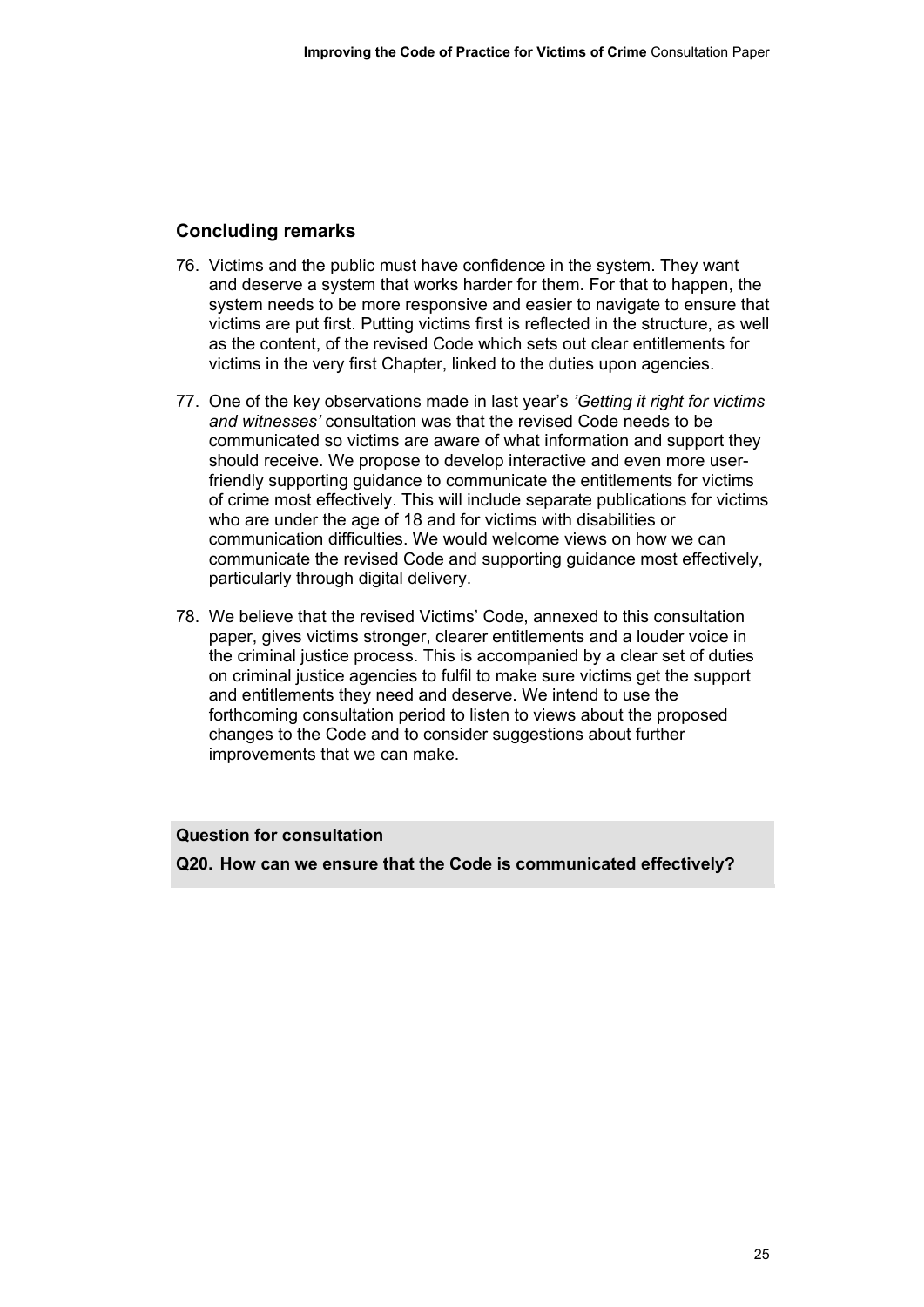#### **Equality Effects**

79. At the front of this consultation document we explained the Government's responsibilities under the Equalities Act 2010 and we are publishing an Equality Statement of our proposals as part of the consultation.

#### **Questions for consultation**

- **Q21. Do you think we have correctly identified the range and extent of the effects of these proposals on those with protected characteristics under the Equality Act 2010?**
- **Q22. If not, are you aware of any evidence that we have not considered as part of our equality analysis? Please supply the evidence. What is the effect of this evidence on our proposals?**

#### **Impact Assessment**

- 80. An impact assessment has been published alongside this consultation paper and is available at [www.justice.gov.uk/consultations.](http://www.justice.gov.uk/consultations)
- 81. We are seeking more detailed data on the Victim Personal Statement as we refine our proposals. We would specifically welcome comments on the time required for a VPS to be taken and the impact on civil society organisations if they are tasked with taking a VPS on behalf of the police.

- **Q23. Do you have any comments in relation to our impact assessment?**
- **Q24. Could you provide any evidence or sources of information that will help us to understand and assess those impacts further?**
- **Q25. How long does it take to record a VPS from a victim of crime?**
- **Q26. What is the additional burden on civil society organisations if they are contracted to take the VPS on behalf of the police?**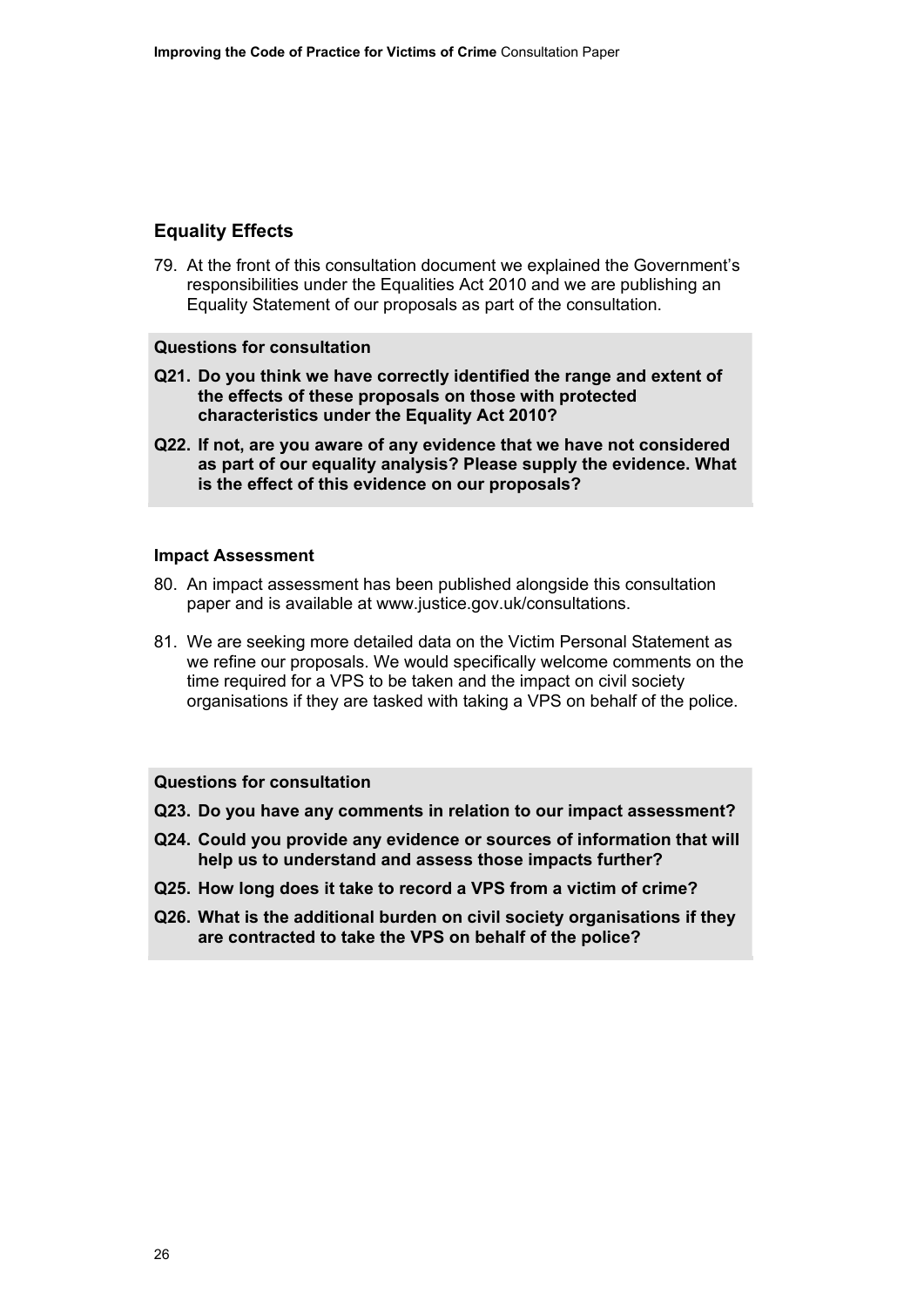## **Questionnaire**

We would welcome responses to the following questions set out in this consultation paper.

| Q <sub>1</sub> | Do you think that the approach taken to restructure the Code is<br>the right one?                                                                                                                                                                                                                         |  |
|----------------|-----------------------------------------------------------------------------------------------------------------------------------------------------------------------------------------------------------------------------------------------------------------------------------------------------------|--|
| Q2             | Do you think that the categories of persons entitled to receive<br>enhanced services under the Code are appropriate?                                                                                                                                                                                      |  |
| Q3             | Do you think that the duties imposed on the criminal justice<br>agencies in the revised Code are the right ones? Please provide<br>comments.                                                                                                                                                              |  |
| Q4             | (a) Do you think that the Police and Crime Commissioners<br>should be included in the revised Code? Please give<br>reasons<br>(b) If so, what duties should they fulfil and at which stages of<br>the criminal justice process should Police and Crime<br><b>Commissioners be included?</b>               |  |
| Q <sub>5</sub> | Do you agree that the Victim Personal Statement should be<br>included within a revised Victims' Code?                                                                                                                                                                                                     |  |
| Q <sub>6</sub> | Do you think that police forces should be encouraged to<br>expand their use of Community Impact Statements?                                                                                                                                                                                               |  |
| Q7             | (a) Do you think community impact statements provide an<br>effective way of capturing the problems confronting<br>communities?<br>(b) If so, how might the wider roll out of the Community Impact<br><b>Statement be encouraged?</b><br>(c) If not, how might community impact statements be<br>improved? |  |
| Q8             | Do you agree that all businesses should be entitled to make an<br>impact statement to explain how a crime has affected them?                                                                                                                                                                              |  |
| Q <sub>9</sub> | Do you think businesses will benefit from this scheme?                                                                                                                                                                                                                                                    |  |
| Q10            | Do you think that this statement should be extended to other<br>organisations, such as charities?                                                                                                                                                                                                         |  |
| Q11            | Do you agree that RJ should be included in the Victims' Code<br>where the offender is over 18 years of age?                                                                                                                                                                                               |  |
| Q12            | Do you think that the section on RJ in the revised Code will<br>help to support wider work to improve victim awareness of RJ?                                                                                                                                                                             |  |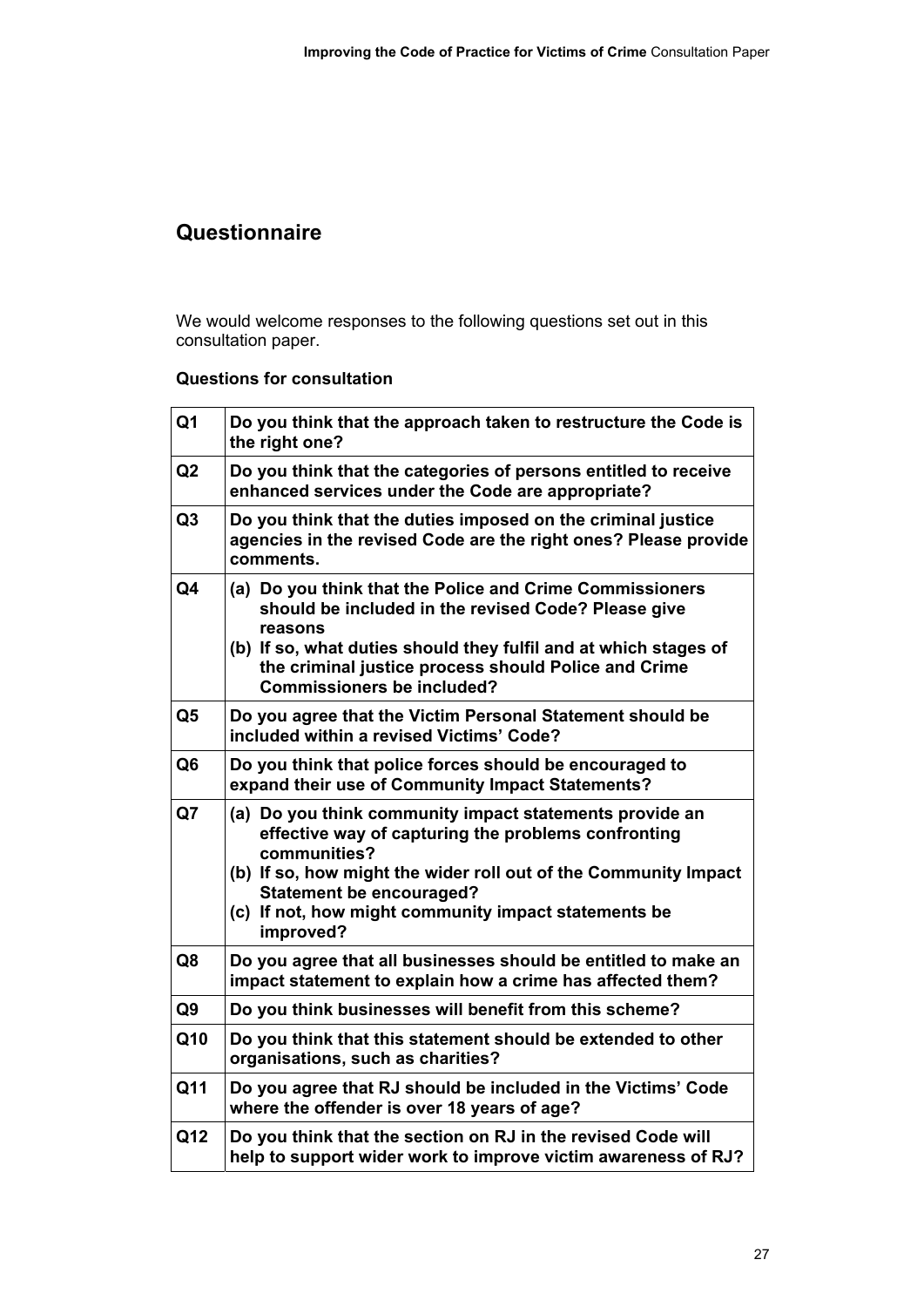| Q13             | (a) How much do you think RJ uptake will increase as a result<br>of the reforms to the Code?<br>(b) Which specific types of RJ intervention do you think will<br>increase?                  |  |
|-----------------|---------------------------------------------------------------------------------------------------------------------------------------------------------------------------------------------|--|
| Q14             | Do you think that the complaints system in the revised Code<br>will deliver a better service for victims? Please give reasons.                                                              |  |
| Q15             | How do you think compliance and performance by agencies<br>and organisations under the Code can be best monitored? And<br>by whom? Should this be locally or nationally driven?             |  |
| Q16             | In addition to the improvements outlined in the Code, what<br>reforms do you think are needed to improve means of redress<br>for victims?                                                   |  |
| Q17             | Do you agree that there should be a dedicated section for<br>children and young people in the Code?                                                                                         |  |
| Q18             | Do you agree that the duties on the criminal justice agencies<br>with regards to children and young people are correct? Please<br>give reasons.                                             |  |
| Q19             | Do you consider that this section is appropriately user-friendly<br>for children and young people?                                                                                          |  |
| Q20             | How can we ensure that the Code is communicated effectively?                                                                                                                                |  |
| Q <sub>21</sub> | Do you think we have correctly identified the range and extent<br>of the effects of these proposals on those with protected<br>characteristics under the Equality Act 2010?                 |  |
| Q22             | If not, are you aware of any evidence that we have not<br>considered as part of our equality analysis? Please supply the<br>evidence. What is the effect of this evidence on our proposals? |  |
| Q <sub>23</sub> | Do you have any comments in relation to our impact<br>assessment?                                                                                                                           |  |
| Q24             | Could you provide any evidence or sources of information that<br>will help us to understand and assess those impacts further?                                                               |  |
| Q25             | How long does it take to record a VPS from a victim of crime?                                                                                                                               |  |
| Q26             | What is the additional burden on civil society organisations if<br>they are contracted to take the VPS on behalf of the police?                                                             |  |

**Thank you for participating in this consultation exercise.**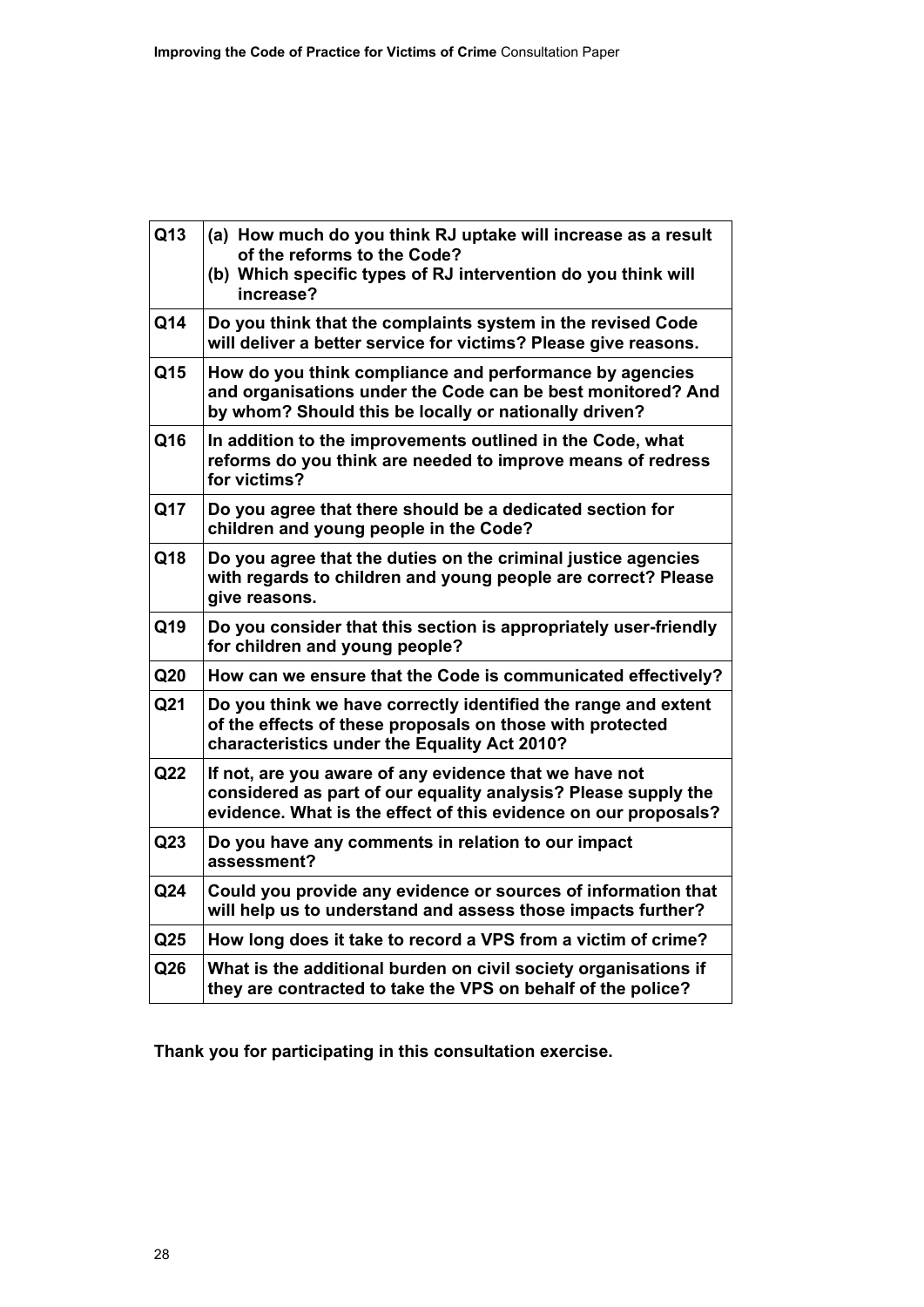## <span id="page-32-0"></span>**About you**

Please use this section to tell us about yourself

| <b>Full name</b>                                                                                                          |                   |
|---------------------------------------------------------------------------------------------------------------------------|-------------------|
| Job title or capacity in which<br>you are responding to this<br>consultation exercise (e.g.<br>member of the public etc.) |                   |
| <b>Date</b>                                                                                                               |                   |
| <b>Company name/organisation</b><br>(if applicable):                                                                      |                   |
| <b>Address</b>                                                                                                            |                   |
|                                                                                                                           |                   |
| <b>Postcode</b>                                                                                                           |                   |
| If you would like us to<br>acknowledge receipt of your<br>response, please tick this box                                  | (please tick box) |
| Address to which the<br>acknowledgement should be<br>sent, if different from above                                        |                   |

**If you are a representative of a group**, please tell us the name of the group and give a summary of the people or organisations that you represent.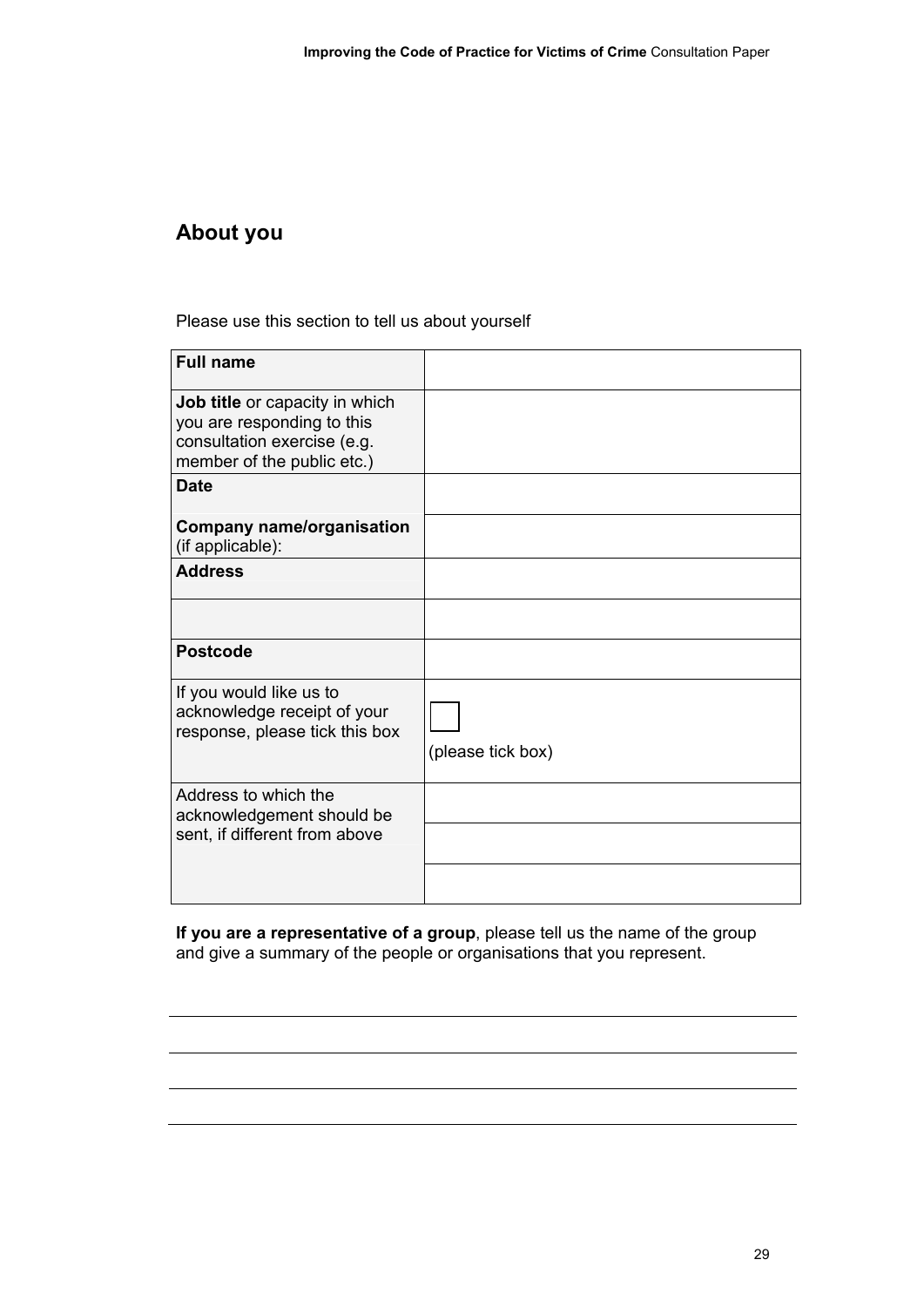### **Contact details/How to respond**

Please send your response by 10 May 2013 to:

**Bola Fabunmi Ministry of Justice Post Point 8.01 8th Floor 102 Petty France London SW1H 9AJ** 

**Tel: 020 3334 3555** 

#### **Email:VictimsCodeConsultation@justice.gsi.gov.uk**

#### **Complaints or comments**

If you have any complaints or comments about the consultation process you should contact Tim Charlton at the above address.

#### **Extra copies**

Further paper copies of this consultation can be obtained from this address and it is also available on-line at [http://www.justice.gov.uk/index.htm.](http://www.justice.gov.uk/index.htm)

Alternative format versions of this publication can be requested by sending an e-mail to: [VictimsCodeConsultation@justice.gsi.gov.uk](mailto:VictimsCodeConsultation@justice.gsi.gov.uk) or by calling 020 3334 3555.

#### **Publication of response**

A paper summarising the responses to this consultation will be published in the summer. The response paper will be available on-line at [http://www.justice.gov.uk/index.htm.](http://www.justice.gov.uk/index.htm)

#### **Representative groups**

Representative groups are asked to give a summary of the people and organisations they represent when they respond.

#### **Confidentiality**

Information provided in response to this consultation, including personal information, may be published or disclosed in accordance with the access to information regimes (these are primarily the Freedom of Information Act 2000 (FOIA), the Data Protection Act 1998 (DPA) and the Environmental Information Regulations 2004).

If you want the information that you provide to be treated as confidential, please be aware that, under the FOIA, there is a statutory Code of Practice with which public authorities must comply and which deals, amongst other things, with obligations of confidence. In view of this it would be helpful if you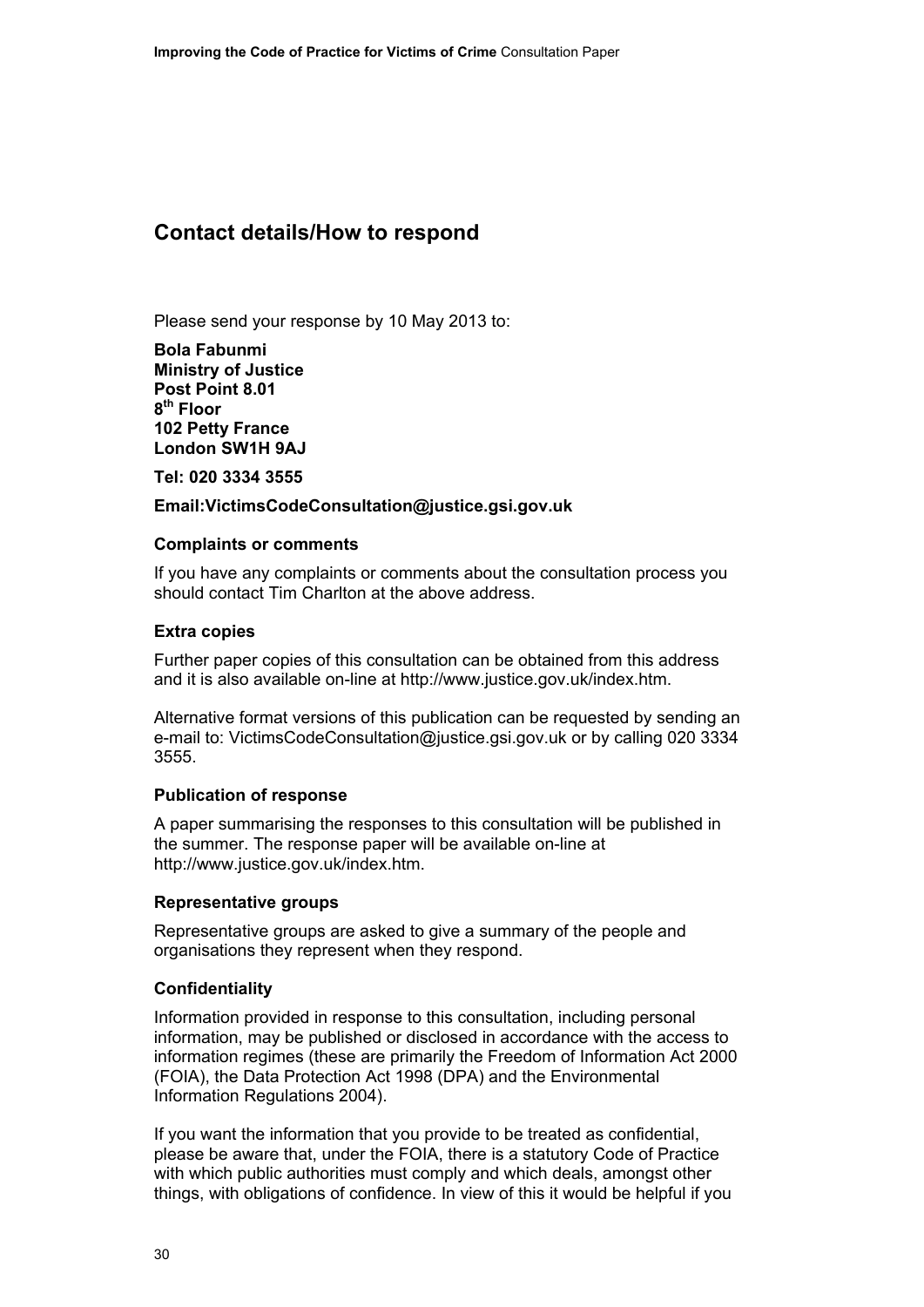could explain to us why you regard the information you have provided as confidential. If we receive a request for disclosure of the information we will take full account of your explanation, but we cannot give an assurance that confidentiality can be maintained in all circumstances. An automatic confidentiality disclaimer generated by your IT system will not, of itself, be regarded as binding on the Ministry.

The Ministry will process your personal data in accordance with the DPA and in the majority of circumstances; this will mean that your personal data will not be disclosed to third parties.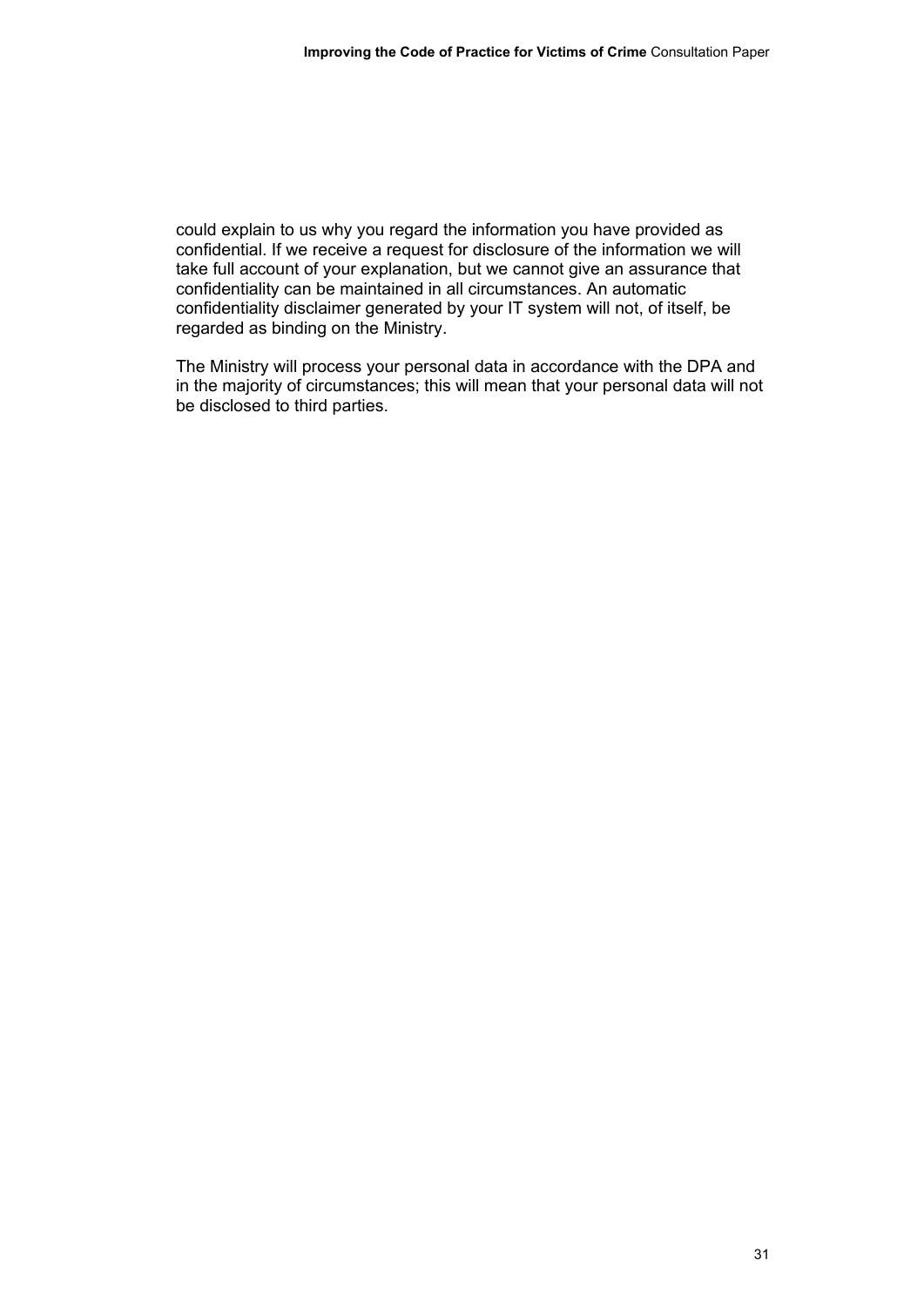## **Consultation principles**

The principles that Government departments and other public bodies should adopt for engaging stakeholders when developing policy and legislation are set out in the consultation principles.

[http://www.cabinetoffice.gov.uk/sites/default/files/resources/Consultation-](http://www.cabinetoffice.gov.uk/sites/default/files/resources/Consultation-Principles.pdf)[Principles.pdf](http://www.cabinetoffice.gov.uk/sites/default/files/resources/Consultation-Principles.pdf)